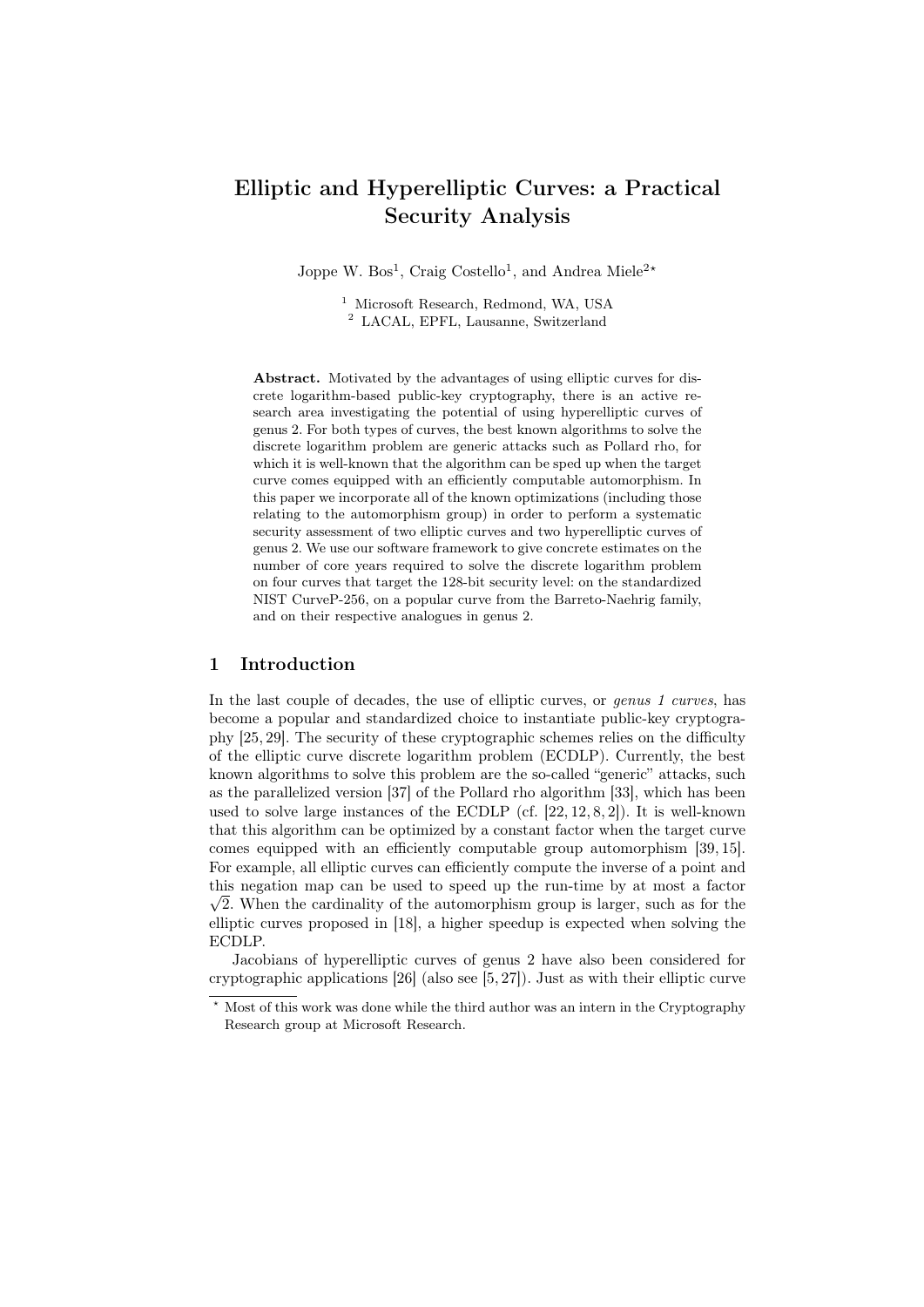counterpart, the best known algorithms to solve the discrete logarithm in such groups are the generic ones. The practical potential of genus 2 curves in publickey cryptography has recently been highlighted by the fast performance numbers presented in [7]. For cryptographically interesting curves over large prime fields, it is possible to achieve larger automorphism groups in genus 2 (see [15]). This not only aids the cryptographer (e.g. [17, 7]), but also the cryptanalyst: one can expect a larger speed-up when computing the (H)ECDLP on curves from these families [15].

In this paper we investigate the *practical* speed-up of Pollard rho when exploiting the automorphism group. We use the methods presented in [9, 6] for situations where only the negation map is available, and extend these techniques to curves with a larger group automorphism. As examples in the elliptic case, we use two curves that target the 128-bit security level: the NIST Curve P-256 [36] and a BN-curve  $[3]$  – the automorphism groups on these two curves are of size two and six respectively, which are the minimum and maximum possible sizes for genus 1 curves over large prime fields. To mimic these choices in the hyperelliptic case<sup>1</sup>, we use two curves from [7], where the automorphism groups are of size two and ten – these are the minimum and maximum possible sizes for cryptographically interesting genus 2 curves over large prime fields. We implemented efficient field and curve arithmetic that was optimized for each of these four curves, and derived the best parameters to make use of the automorphism optimization.

We obtain security estimates for these four curves using parameters and implementations that were devised to minimize the practical inconveniences arising from the group automorphism optimization. When taking the standardized NIST Curve P-256 as a baseline for the 128-bit security level, we show that curves with a larger automorphism group (of cardinality  $m > 2$ ) indeed sacrifice some security. The constant-factor speedup, however, is lower in practice than the often rity. The constant-lactor speedup, however, is lower in practice than the otten cited  $\sqrt{m}$ . Nevertheless, using both theoretical and experimental analysis, we provide parameters which push the performance of the Pollard rho algorithm close to what can be achieved in practice.

# 2 Preliminaries

**General group elements.** We use  $\mathcal{J}_C$  to denote the Jacobian group of a curve C over a finite field  $\mathbf{F}_q$ , where  $q > 3$  is prime. For our purposes, C and  $\mathcal{J}_C$ can be identified when  $C$  is an elliptic curve, where our group elements are all points  $(x, y) \in \mathbf{F}_q \times \mathbf{F}_q$  satisfying  $C/\mathbf{F}_q : y^2 = x^3 + ax + b$ , together with the identity element  $\mathcal{O}$ . In genus 2, our curves are assumed to be of the form  $C/\mathbf{F}_q : y^2 = x^5 + f_3x^3 + f_2x^2 + f_1x + f_0$ . In this case we write general elements

 $1$  The fact that the BN curve is *pairing-friendly*, while our chosen genus 2 "analogue" is not, does not make a difference in the context of our ECDLP Pollard rho analysis. We wanted curves with large automorphism groups, and we choose the BN curve as one interesting example.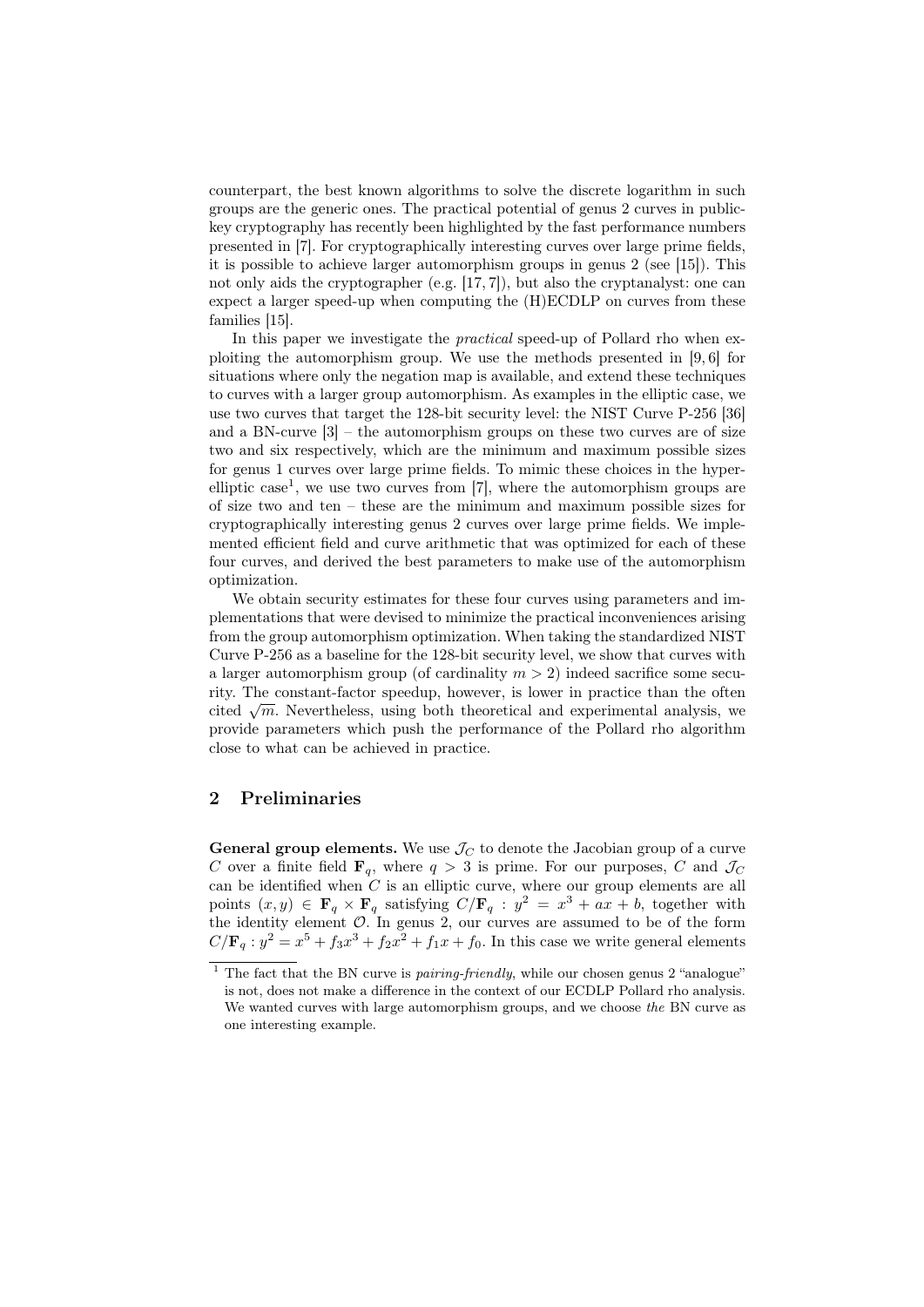of the Jacobian group (i.e. weight 2 divisors) in their Mumford representation as  $(u(x), v(x)) = (x^2 + u_1x + u_0, v_1x + v_0) \in \mathbf{F}_q[x] \times \mathbf{F}_q[x]$ , such that  $u(x_1) = u(x_2) =$  $0, v(x_1) = y_1$  and  $v(x_2) = y_2$ , where  $(x_1, y_1)$  and  $(x_2, y_2)$  are two (not necessarily distinct) points in the set  $C(\overline{\mathbf{F}}_q)$ , and where  $y_1 \neq -y_2$ . The canonical embedding of C into  $\mathcal{J}_C$  maps  $(x_1, y_1) \in C(\mathbf{F}_q)$  to the divisor with Mumford representation  $(x - x_1, y_1)$  – we call such divisors *degenerate*. Since  $\#C \approx p$  and  $\# \mathcal{J}_C \approx p^2$ , the probability of encountering a degenerate divisor randomly from  $\mathcal{J}_C$  is  $O(\frac{1}{p})$ ; this is also the probability that the sum of two random elements in  $\mathcal{J}_C$  is a degenerate divisor [31, Lemma 1]. Combining these probabilities with standard Pollard rho heuristics allows us to ignore the existence of degenerate divisors in practice – in all of the cases considered in this work, it is straightforward to see that an optimized random walk is more likely to solve the discrete logarithm problem than it is to walk into a degenerate divisor. Note that in the unlikely event one encounters a degenerate divisor, such that our general-case formulas compute divisors which are not on the Jacobian, this can be dealt with at almost no additional cost by performing a sanity check on all active walks, once in a while. Another solution is to perform such a sanity check on the distinguished elements only (see the description of the parallel Pollard rho algorithm below) and to discard such incorrect elements.

The Pollard rho algorithm. The Pollard rho algorithm [33] can be used to compute discrete logarithms in arbitrary groups, but here we give a description that is specific to our context of Jacobian groups. Suppose we are given  $P \in \mathcal{J}_C$ that generates a group of large prime order n: given some  $Q \in \langle P \rangle$ , the (hyper-) elliptic curve discrete logarithm problem (H)ECDLP is to find  $k \in \mathbb{Z}/n\mathbb{Z}$  such that  $Q = [k]P$ . At the highest level, the idea is to compute pseudo-random elements of the form  $P_i = [a_i]P + [b_i]Q$  for known non-zero  $a_i, b_i \in \mathbf{Z}/n\mathbf{Z}$ , such that if a collision  $P_i = P_j$  is found with  $b_i \neq b_j$ , then taking  $k := (a_i - a_i)/(b_i - a_i)$  $b_i$ )  $\in \mathbb{Z}/n\mathbb{Z}$  is a solution to the (H)ECDLP. The *birthday paradox* implies that we can expect to find such a collision after computing around  $\sqrt{\frac{\pi n}{2}}$  group elements  $P_i$ , provided they are chosen independently and uniformly at random [23]. In practice we use the so-called  $r$ -adding walk, which starts with  $r$  precomputed group elements  $S_j = [c_j]P + [d_j]Q$ , for non-zero  $c_j, d_j \in \mathbf{Z}/n\mathbf{Z}$  and  $0 \leq j < r$ . On input of a group element  $P_i$ , we use a *partition function*  $\ell : \langle P \rangle \to \{0, 1, \ldots, r-1\}$ to define an *iteration function*  $f : \langle P \rangle \to \langle P \rangle$ , which computes the next element as  $P_{i+1} = f(P_i) = P_i + S_{\ell(P_i)}$ . Put simply, the iteration function chooses one of the r precomputed elements to add to  $P_i$  in order to step to  $P_{i+1}$ . On top of the minor costs of evaluating  $\ell$  and updating the  $a_i, b_i \in \mathbf{Z}/n\mathbf{Z}$ , each such step comes at the cost of a single Jacobian group operation. Keeping every group element encountered in the walk imposes exponential (and therefore infeasible) storage requirements, which is why the parallel Pollard rho algorithm [37] stores only a small fraction of the elements we come across: the so-called *distinguished points*. sman maction of the elements we come across: the so-caned *alsonguished points*.<br>Storage of  $O(\log n)$  group elements suffices when roughly  $\sqrt{n}\log n$  out of n group elements are distinguished [16, Exercise 14.2.15]. In practice one can use a simple check to determine whether the group element  $P_i$  is classed as distinguished, in which case it is reported to a central location, along with the corresponding  $a_i$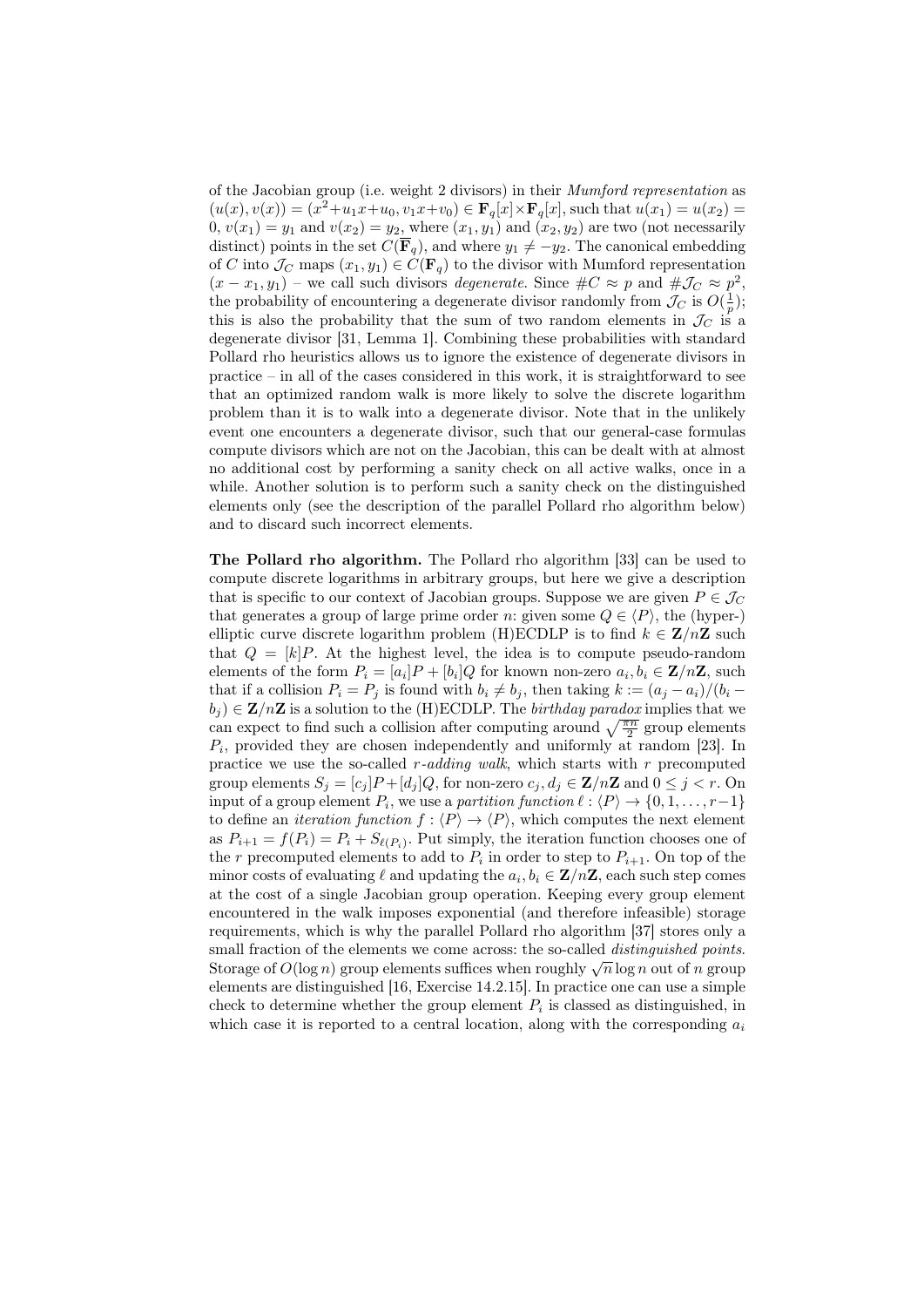and  $b_i$ . Only these distinguished 'points' need to be cross-checked against one another for collisions; when two walks coincide at a non-distinguished point and this collision goes undetected, the deterministic iteration function guarantees that these walks continue along the same path until they arrive at the same distinguished point.

Affine additions with amortized inversions. As mentioned above, each step of a random walk requires the addition of two distinct Jacobian group elements. In the context of scalar multiplications, additions on the Jacobian are usually performed in projective space, where all inversions are avoided until the very end, at which point the result is normalized via a single inversion. In the context of Pollard rho however, it is preferred to work in affine space for two main reasons. Firstly, we need a way to suitably define and efficiently check a distinguished point criterion on every group element that is computed; since there are many distinct tuples of projective coordinates corresponding to a unique affine point, there is currently no known method to do this efficiently when working in projective space. Secondly, optimized versions of Pollard rho run many concurrent random walks to take advantage of Montgomery's simultaneous inversion method [30]. If enough concurrent walks are used, then the amortized cost of each individual field inversion becomes roughly 3 field multiplications – this makes affine Weierstrass coordinates the fastest known coordinate system to work with for cryptanalysis. On elliptic curves, such amortized point additions require 5  $\mathbf{F}_q$  multiplications, 1  $\mathbf{F}_q$  squaring and 6  $\mathbf{F}_q$  additions; on genus 2 curves, these additions cost 20  $\mathbf{F}_q$  multiplications, 4  $\mathbf{F}_q$  squarings and 48  $\mathbf{F}_q$ additions [14] – see Table 1 in Section 4.

Exploiting automorphisms. The Pollard rho algorithm can be sped up by a constant factor if the presence of automorphisms on  $C$  is exploited [39, 15]. Let m denote the cardinality of the automorphism group,  $Aut(C)$ , which we assume is cyclic<sup>2</sup> with generator  $\psi$ ; in genus 2,  $\psi$  extends in the natural way to  $\mathcal{J}_C$ under the canonical embedding described above. For all  $R, R' \in \langle P \rangle$ , define an equivalence relation  $\sim$  on  $\langle P \rangle$  by  $R \sim R'$  if and only if  $R = \psi^{i}(R')$  for some  $0 \leq i \leq m$ . Note that there are around  $n/m$  such equivalence classes in  $\langle P \rangle$ , and that  $m \geq 2$  since Aut(C) contains (at least) the identity map id and the negation/involution map "−". We write  $\tilde{R}$  for the unique *representative* of the class containing R, i.e.  $\tilde{R_1} = \tilde{R_2}$  if and only if  $R_1 \sim R_2$ . An efficient way of choosing such representatives is imperative to an optimized implementation of the Pollard rho algorithm, so we give the fine-grained details for each of the curves under consideration in Section 4. The important point is that each time the iteration function computes a new group element  $P_{i+1}$  via an addition, it now immediately computes the representative element  $\tilde{P}_{i+1}$ , thereby accounting for  $m$  elements at a time. This effectively reduces the size of the set on which we walk by a factor of  $m$ , which theoretically reduces the expected time to a collision by a by a factor of m, which theoretically reduces the expected time to a constol by a constant factor  $\sqrt{m}$ . In practice however, computing these representatives incurs

<sup>2</sup> This is always the case for curves of cryptographic interest over large prime fields with  $g \leq 2$  (see [15]).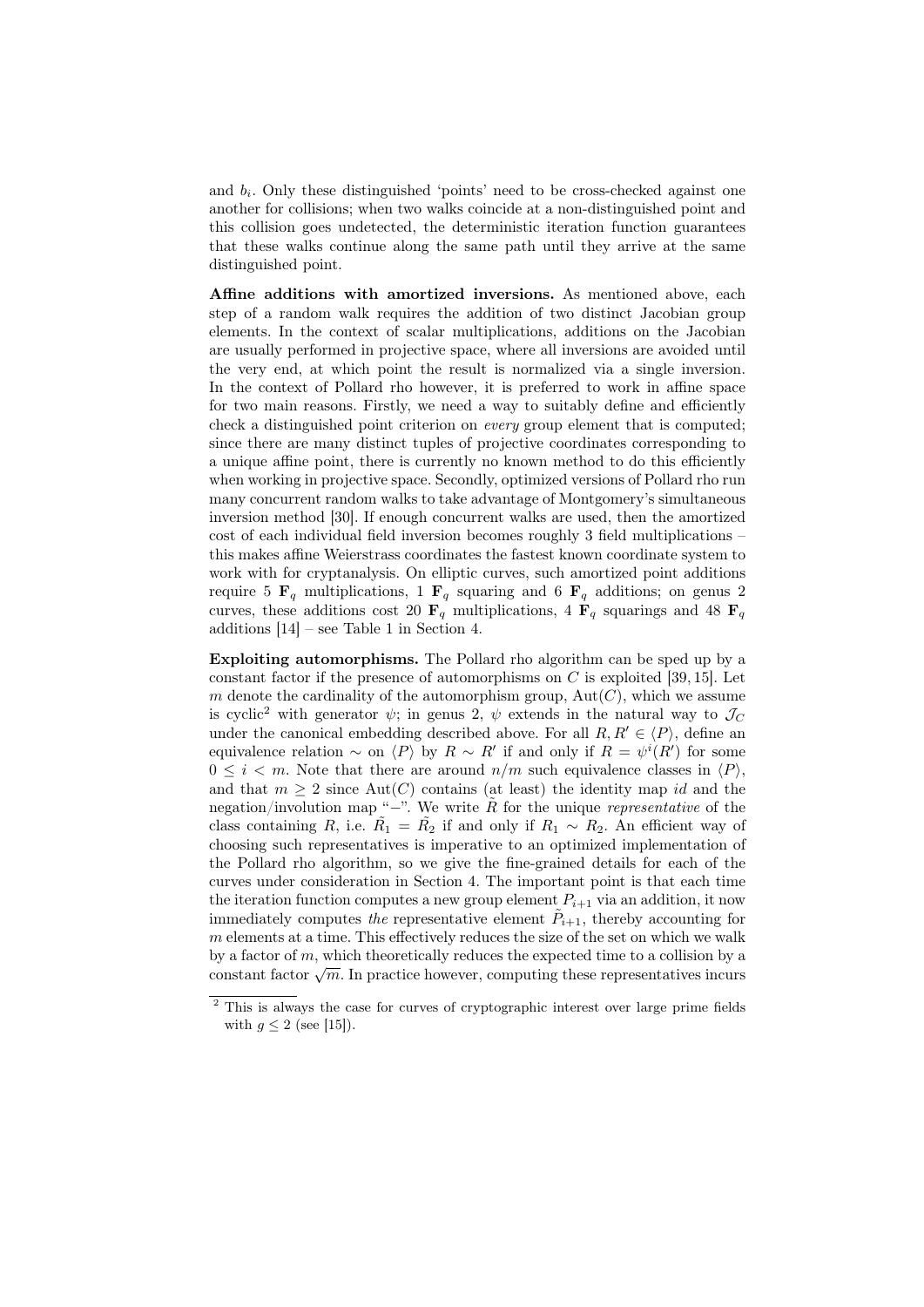an overhead which reduces the actual speedup obtained; one of the contributions of this work is to optimize parameter selection in a variety of scenarios to see or this work is to optimize parameter selection in a variety how close we can get to this theoretical  $\sqrt{m}$  improvement.

# 3 Handling Fruitless Cycles

It is well known that certain practical issues are encountered when exploiting the automorphism optimization  $[39, 18, 15, 9, 6]$ . Walks will end up in fruitless cycles – endless small loops where many fruitless collisions are found over-andover again (the collisions are fruitless because they have the same  $a_i$  and  $b_i$ ). At a high level, these collisions occur because the automorphism  $\psi$ , which generates  $Aut(C)$ , has a minimal polynomial of small degree; for all scenarios in this paper,  $\psi$  satisfies  $\sum_{i=0}^{d} e_i \psi^i = 0$  for  $e_i \in \mathbb{Z}$  and where  $d \leq 5$ . Since each step in a walk involves the addition of an element from a relatively small fixed table, it is possible that the same table element (or a very small subset of them) is added multiple times in succession, and that these contributions to the walk are annihilated by unfortunate linear combinations of powers of  $\psi$  (which sum to zero). The most simple and frequently occurring example is when the negation map sends the walk into a fruitless 2-cycle: the partition function will choose the same table element twice in a row (i.e  $\ell(P_i) = \ell(P_{i+1}) = \ell(P_i + S_{\ell(P_i)})$ ) with probability  $1/r$ , and the representative  $\tilde{P}_{i+1}$  of the equivalence class  $\{P_{i+1}, -P_{i+1}\}$  will be  $\tilde{P}_{i+1} = -P_{i+1} = -(P_i + S_{\ell(P_i)})$  with probability 1/2, meaning that  $\tilde{P}_{i+2} = \tilde{P}_i$ with probability  $1/(2r)$ . This is analyzed in more detail for different cycle lengths and values of  $m = \text{\#Aut}(C)$  in [15].

In this section we summarize the current literature and discuss how to reduce the occurrence of fruitless cycles, how to detect when they occur, and subsequently how to deal with a walk that is stuck in such a cycle.

#### 3.1 Cycle Reduction

In [39], a 'look-ahead' technique is described to reduce the event of 2-cycles. This method starts by computing a candidate point  $\hat{P}$  for  $P_{i+1}$  as usual, i.e. computing  $\hat{P} = P_i + S_{\ell(P_i)}$ ; if  $\ell(\hat{P}) \neq \ell(P_i)$ , then we set  $P_{i+1} = \hat{P}$  and continue, otherwise we discard the point  $\hat{P}$  and compute another candidate point by adding the next lookup table element  $S_{\ell(P_i)+1 \bmod r}$  to  $P_i$ . Note that the probability that r lookup elements result in invalid candidates is extremely low, i.e.  $r^{-r}$ . As analyzed in [9], using this look-ahead technique lowers the probability to enter a 2-cycle from  $\frac{1}{2r}$ to  $\frac{1}{2r^3} + \mathcal{O}(\frac{1}{r^4})$ . This technique can be generalized to longer cycles as well [39, 9]. Note that if a point gets discarded, it means that we have computed the group operation but did not take a step forward in our pseudo-random walk. We refer to this event as a *fruitless step due to cycle reduction*. In this work we use a 2-cycle reduction technique that slightly modifies the above approach, as we detail in Section 3.3.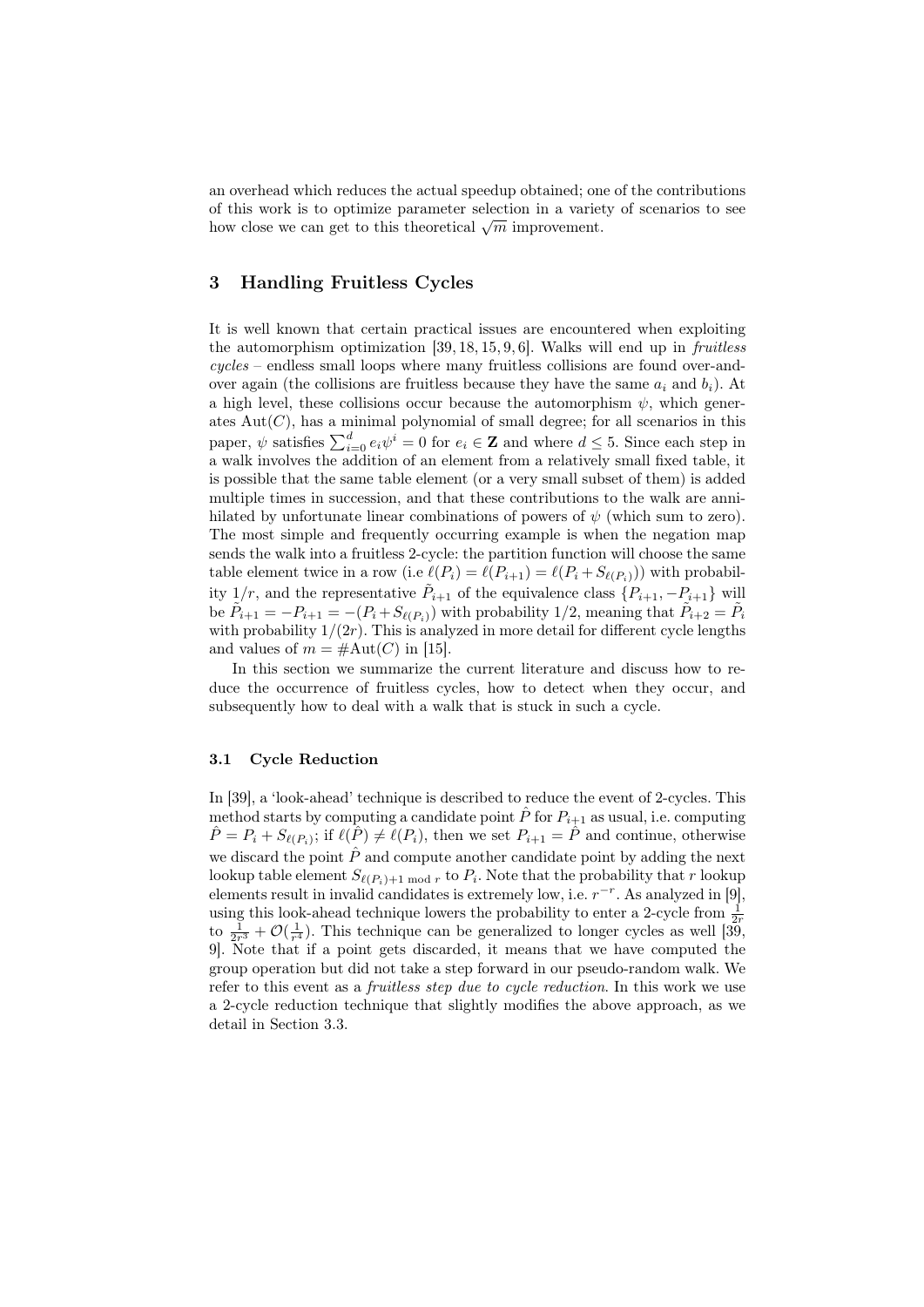#### 3.2 Escaping Fruitless Cycles

Even if the probability of a fruitless cycle is lowered using the look-ahead strategy in Section 3.1, the walks will still eventually enter a fruitless cycle, which clearly must be dealt with. The first step towards a remedy is to detect that a walk is trapped; the next step is to then escape the fruitless cycle in a deterministic way, such that if any other walk encounters the same cycle, they both end up exiting using the exact same point. The idea described in [18] is to occasionally store a sequence of points and to check for repetitions by comparing new points to these stored points. If a cycle has been detected, then one can escape by applying a modified iteration function to a representative of the cycle – in [18], the point with smallest x- or y-coordinate is proposed to be the representative. In [9] it is observed that many modified iteration functions used to escape the cycle are insufficient, and can result in the walk recurring to the same fruitless cycle soon after it "escapes". As observed in [15, 9], one example of how to properly escape cycles is to *double* the representative of the fruitless cycle – our implementations use this approach.

#### 3.3 Handling Fruitless Cycles in Practice

In this subsection we compute a lower-bound on the number of fruitless steps we expect to perform in order to state an upper-bound on the (theoretical) speedup. For this analysis, we measure the cost of the additional (fruitless) computations we have to perform in order to deal with cycles. To analyze this cost, we use a function  $c$  which expresses the cost of certain operations in terms of the number of modular multiplications. We summarize which strategy we use in our implementation and outline how we select the various parameters, based on our analysis, to perform cycle reduction and cycle escaping.

In [9], different scenarios and varied parameters for both cycle reduction and cycle escaping techniques are implemented and compared. The recommendations are to use medium sized values of  $r$  (since larger values might decrease the performance by introducing cache-misses), to reduce the event of 2-cycles only (not any higher cycles), and to escape cycles by doubling the cycle's representative. This combination of choices was able to achieve a 1.29 times speedup over not using the negation map on architectures supporting the x64 instruction set, while from a theoretical perspective a speedup of 1.38 should be possible (both while from a theoretical perspective a speedup or 1.38 should be possible (both<br>speedups are slightly below  $\sqrt{2}$ ). A follow-up paper [6] takes a different approach on the single instruction, multiple data (SIMD) Cell processor. Since multiple walks are processed by the same instructions, all of which must follow identical computational steps, the cycle reduction technique is completely omitted. Instead, the walk is modified to occasionally check for fruitless cycles – different cycle lengths are detected at different points in time, but if a cycle is detected, this is resolved by escaping from it by again doubling the cycle's representative.

We now analyze the maximum expected speedup in more detail. Assume we perform  $w > 0$  steps, and that at every step we can enter a cycle with probability p, if we are not in a cycle already. Once we enter a cycle at step  $0 < i \leq w$ ,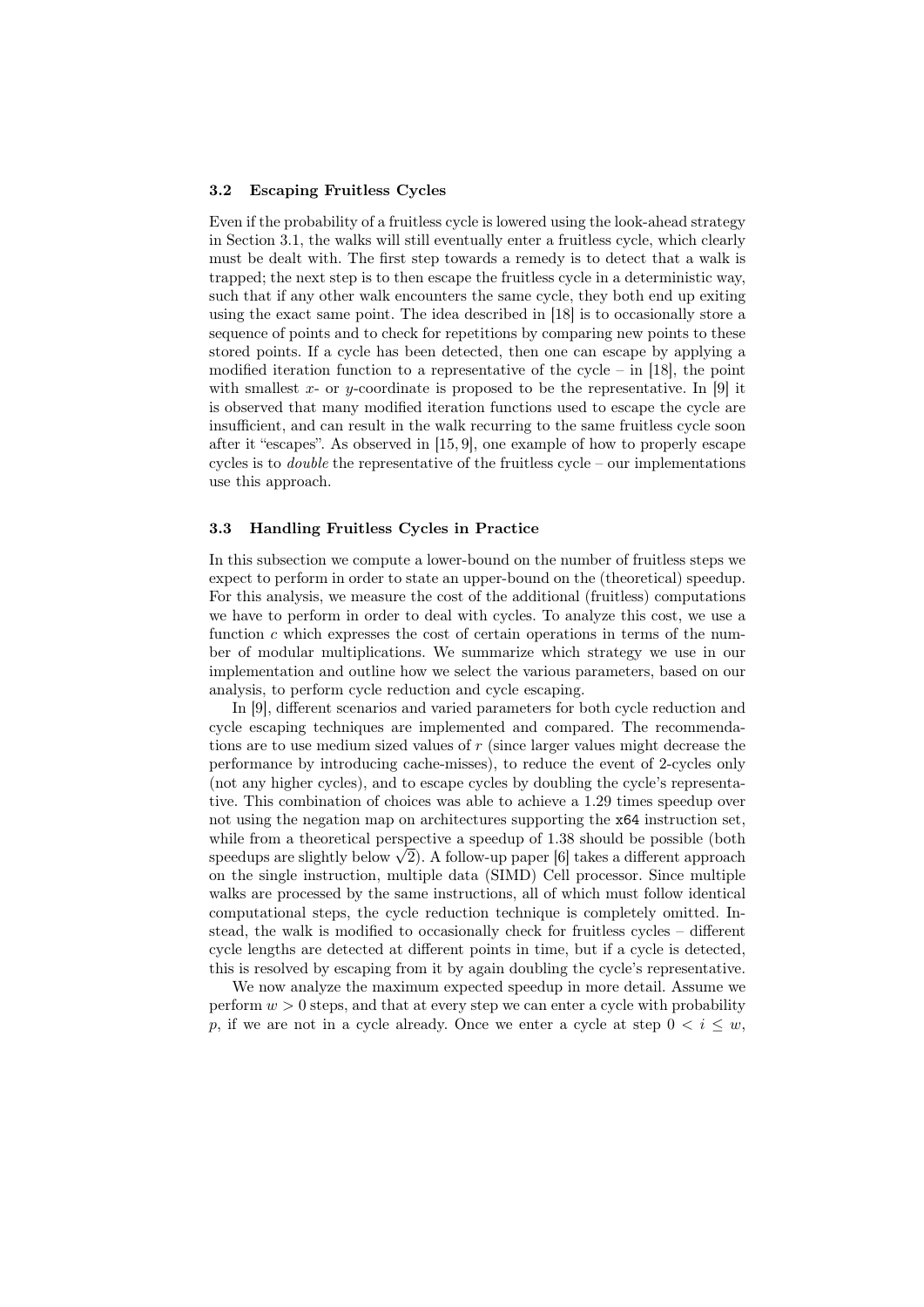all subsequent  $w - i$  steps are fruitless. Hence, after w steps we expect to have computed  $W(w, p)$  fruitless steps where

$$
W(w,p) = \sum_{i=0}^{w-1} p(1-p)^i (w-i) = \frac{(1-p)^{w+1} + p(w+1) - 1}{p}.
$$
 (1)

Using this simple analysis (which is similar to the analysis from [6]), one can compute the ratio between the number of fruitful steps and the number of total steps. For example, the implementation described in [6] uses  $r = 2048$ , checks for 2-cycles every 48 iterations, and checks for larger cycles much less frequently. Since 2-cycles occur with probability  $\frac{1}{2r}$ , the expected number of multiplications due to fruitful steps (per 48 iterations) is  $c(f) \cdot (48 - W(48, \frac{1}{2 \cdot 2048}))$ , where  $c(f)$ is the cost to compute the iteration function expressed in multiplications, which in this setting is  $c(f) = 6$ . The total number of multiplications computed is then  $48 \cdot c(f) + c(D)$ , where the latter is the cost for point doubling in order to escape the 2-cycle, which is  $c(D) = 7$  in the elliptic curve case. Ignoring the various implementation overheads, this analysis shows that a speedup of at most various implementation overneads, this analysis shows that  $0.97\sqrt{2}$  is expected when taking only 2-cycles into account.

In our implementations, we chose to follow an approach closer to that which is described in [9]. The reason is that we do want to use the cycle reduction technique to lower the probability for walks to enter 2-cycles (at the price of occasionally computing fruitless cycles due to cycle reduction). We remark that in a SIMD setting, such as that considered in [6], an approach without cycle reduction might be more efficient in practice. We note that using the 2-cycle reduction technique also reduces the event of 3-cycles, which can only occur if  $3 \mid \#Aut(C)$ , for which the BN curve is the only such scenario in this paper. As shown in [15], 3-cycles occur only if we add representatives from the same partition three times in a row – this repetition is exactly what we aim to avoid using the 2-cycle reduction technique.

We check for cycles every  $\alpha$  steps by recording the  $\beta$  points  $\{\alpha, \alpha+1, \dots, \alpha+\}$  $\beta - 1$  (or an appropriate subset of these points), and checking if the  $(\alpha + \beta)$ th point occurs in the list of recorded points. If it does, then we select a fruitless cycle representative and use this point to double out of this fruitless cycle: this heuristically eliminates recurring cycles [9].

We modify the cycle reduction technique from [39, 9], as described in Section 3.1. In order to avoid, with probability  $r^{-r}$ , the scenario where all of the r lookup table elements give rise to an invalid next point, we simply add a point from another precomputed lookup table  $\tilde{f}$  (which also contains r elements), as follows:

$$
p_{i+1} = \begin{cases} p_i + f_{\ell(p_i)} & \text{if } \ell(p_i) \neq \ell(p_i + f_{\ell(p_i)}), \\ p_i + \tilde{f}_{\ell(p_i)} & \text{otherwise.} \end{cases}
$$

Following the analysis from [9], this reduces the probability to enter a 2-cycle from  $(mr)^{-1}$  to approximately  $\frac{4}{(mr)^3}$ . For practical values of r, this makes 4cycles the most likely event to occur, with probability approximately  $(mr)^{-2}$ (assuming independence of the precomputed values  $S_i$ ). Due to this cycle reduction technique, we expect that one out of  $r$  steps is fruitless (since the probability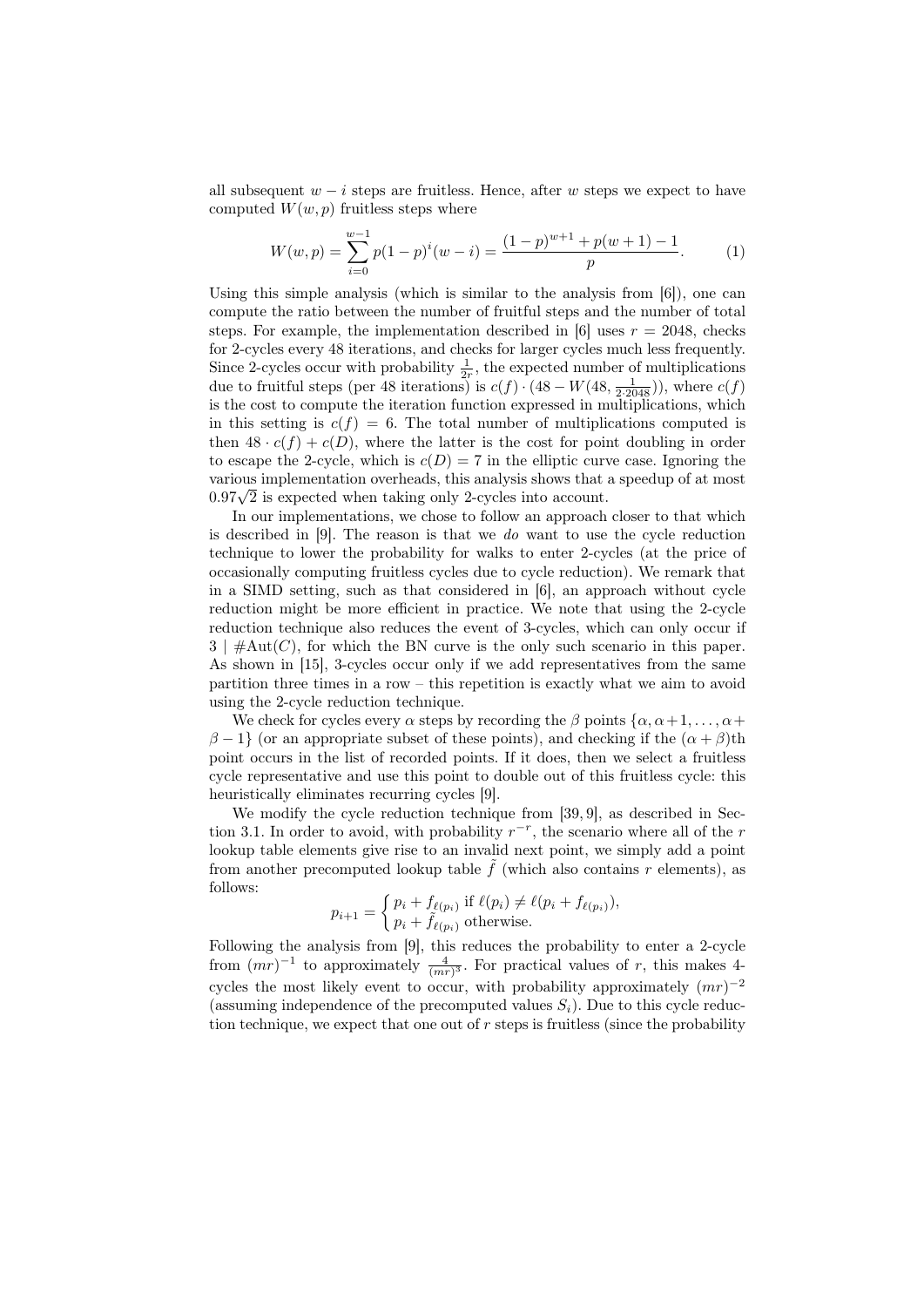that  $\ell(p_i) = \ell(p_i + f_{\ell(p_i)})$  is  $\frac{1}{r}$ ). Hence, the fraction of all steps that are fruitful is  $\frac{r-1}{r}$ .

# 4 Target Curves and their Automorphism Groups

In this section we discuss our chosen target curves and the associated parameter choices and optimizations in the context of Pollard rho. The computational costs for divisor addition, computing the equivalence class representative, and updating the  $a_i$  and  $b_i$  values are summarized in the worst and average case in Table 1. The average case costs are used in our analysis, but we include the worst case costs for settings (like parallel architectures) where all the walks must always perform the same (worst-case) computational steps.

We choose to target two curves in genus 1 and two curves in genus 2. All four of these curves have a prime order between 254 and 256 bits. The two elliptic curves have  $m = 2$  and  $m = 6$ , which are the respective minimum and maximum values of  $m = #Aut(C)$  for cryptographically interesting genus 1 curves over prime fields; likewise, the two hyperelliptic curves have  $m = 2$  and  $m = 10$ , which are the respective minimum and maximum values of  $m = #Aut(C)$  for genus 2 curves of cryptographic interest over prime fields.

In each case we also outline our parameter choices for handling fruitless cycles. We follow the analysis and notation as outlined in Section 3.3, with a primary goal that less than one percent of the steps we compute are fruitless. We assume that the cost of a modular multiplication and modular squaring are equivalent: if required, the analysis can be trivially adjusted to reflect any other cost ratio. In order to sufficiently reduce the probability of cycles to occur, we always take  $r \geq 1024$  (we did not use the idea from [6] to reduce the storage of the r precomputed points). Furthermore, in order to detect much longer (and much less likely) cycles, we take  $\beta = 32$ , so that we can detect and deal with cycles up to length 32. More precisely, given a probability  $p$  to enter a cycle at every step, and a value for  $\alpha$  (we check for cycles every  $\alpha$  steps), we estimate the fraction of all computation that is *fruitful* using Eq.  $(1)$ , as

$$
\frac{c(f) \cdot (\alpha - W(\alpha, p))}{\alpha \cdot c(f) + c(D)} \cdot \frac{r-1}{r},\tag{2}
$$

where the first fraction is due to the cycle detection and escaping (we assume that we always compute a doubling to escape), and the second fraction incorporates the fruitless steps due to the cycle reduction technique. Although we give the costs of updating the  $a_i$  and  $b_i$ , we omit these from our analysis – the correct  $a_i$ and  $b_i$  can be recovered when needed, when each path starts at a random point derived from a random seed, as described in [2].

#### 4.1 Target Curves in Genus 1

NIST CurveP-256. Let  $q = 2^{256} - 2^{224} + 2^{192} + 2^{96} - 1$ , and define  $E/\mathbf{F}_q: y^2 =$  $x^3-3x+b, \text{ with } b=$ ох5ас635d8ааза93e7b3ebbd55769886Bc651d06b0cc53B0f63Bce3c3e27d2604B.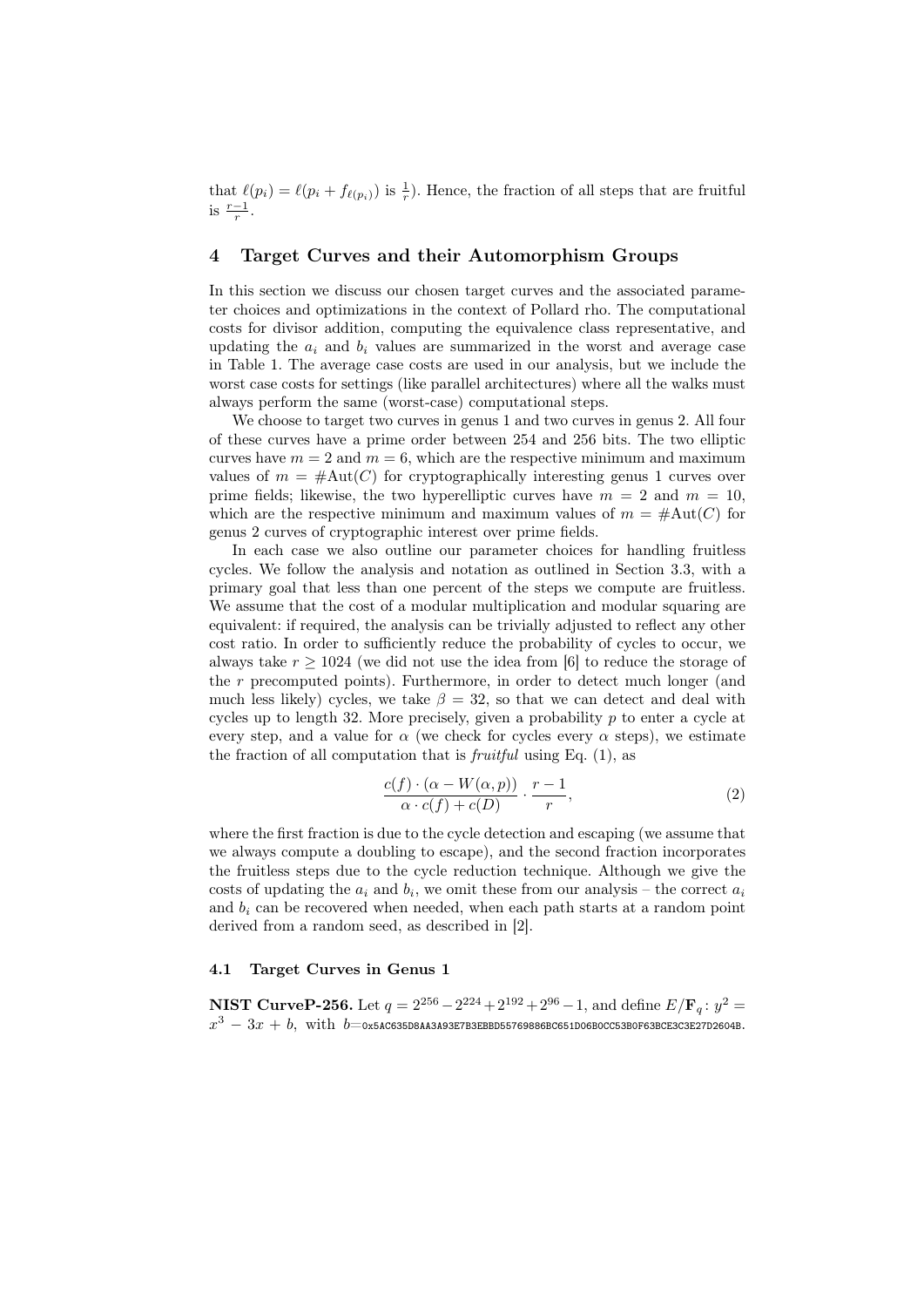This curve has a 256-bit prime order n and is defined in NIST's Digital Signature Standard [36]. In this case  $Aut(E) = \{id, -\}$ , meaning that  $(x, y) \sim (x, -y)$ , so we take the representative of each class to be the point with the odd  $y$ -coordinate (when  $0 \leq y < q$ ). In the worst case, the cost of computing this representative is a negation in  $\mathbf{F}_q$ , and updating the corresponding  $(a_i, b_i)$  pair costs two negations in  $\mathbf{Z}/n\mathbf{Z}$ . On average though, these costs are halved, since we have already computed (and detected) the representative half of the time.

In order to derive parameters for the cycle detection, we use  $p = (2r)^{-2}$  as the probability to enter a 4-cycle, which (due to the cycle-reduction technique) is higher than the probability to enter a 2-cycle – see Section 3.3. The elliptic curve group operation costs are taken as  $c(f) = c(A) = 6$  and  $c(D) = 7$ . Using the parameters  $r = 1024$ ,  $\alpha = 7 \cdot 10^4$  and  $\beta = 32$ , we expect that around one percent of the computed steps are fruitless: Eq.(2) evaluates to 0.9907.

**BN254.** Let q be the 254-bit prime obtained when  $u = -(2^{62} + 2^{55} + 1)$  is plugged into  $q(u) = 36u^4 + 36u^3 + 24u^2 + 6u + 1$ . The Barreto-Naehrig (BN) curve [3]  $E/\mathbf{F}_q: y^2 = x^3 + 2$  has a 254-bit prime order n, and has been used in several of the "speed-record" papers for pairing computations that target the 128-bit security level (e.g. [1, 21]). Since  $q \equiv 1 \mod 3$ , there exists  $\zeta \neq 1 \in \mathbf{F}_q$ such that  $\zeta^3 = 1$ , meaning that  $E(\mathbf{F}_q)$  has additional automorphisms, e.g.  $\phi$ :  $E \to E$ ,  $(x, y) \mapsto (\zeta x, y)$ . In fact,  $Aut(E) = {id, -, \phi, -\phi, \phi^2, -\phi^2}$ , so that the points  $(x, y)$ ,  $(x, -y)$ ,  $(\zeta x, y)$ ,  $(\zeta x, -y)$ ,  $(\zeta^2 x, y)$  and  $(\zeta^2 x, -y)$  are all equivalent under ∼. We take the representative of each equivalence class to be the point whose x-coordinate has least absolute value and whose  $y$ -coordinate is odd. In the worst case, computing this representative costs one multiplication, two negations and one addition in  $\mathbf{F}_q$ , and updating the corresponding  $(a_i, b_i)$  pair costs two multiplications in  $\mathbf{Z}/n\mathbf{Z}$ ; we exploit  $\zeta^2 x = -(\zeta + 1)x$  to compute the x-coordinate of  $\phi^2(P)$  from the x-coordinates of  $\phi(P)$  and P without any further multiplications. On average however, we only need the negation to get the odd y-coordinate half of the time; to update the  $(a_i, b_i)$ , we compute the two  $\mathbf{Z}/n\mathbf{Z}$ multiplications two thirds of the time, while in the remaining one third of the cases, we average a single  $\mathbb{Z}/n\mathbb{Z}$  addition.

In order to derive parameters for the cycle detection, we use  $p = (6r)^{-2}$ as the adjusted probability to enter a 4-cycle (taking the group automorphism into account). In this case the elliptic curve group operation costs are taken as  $c(f) = c(A) = 7$  and  $c(D) = 8$ , where both costs incorporate the additional multiplication to compute the representative. Using  $r = 1024$  and  $\beta = 32$ , we find that a corresponding  $\alpha$  value (for which we expect that around one percent of the computed steps is fruitless) as  $\alpha = 6 \cdot 10^5$ , which is almost an order of magnitude larger than in the NIST CurveP-256 setting: in this case, evaluating Eq. (2) gives 0.9911.

### 4.2 Target Curves in Genus 2

Generic1271. Let  $q = 2^{127} - 1$  and  $C/F_q$ :  $y^2 = x^5 + a_3x^2 + a_2x^2 + a_1x +$  $a_0$  with  $a_3 = 0$ x1A237F07B8BB79AEBA5011C3FA697D2D,  $a_2 = 0$ x63D7B6834F8A4F3DBDBD141CE55EA675,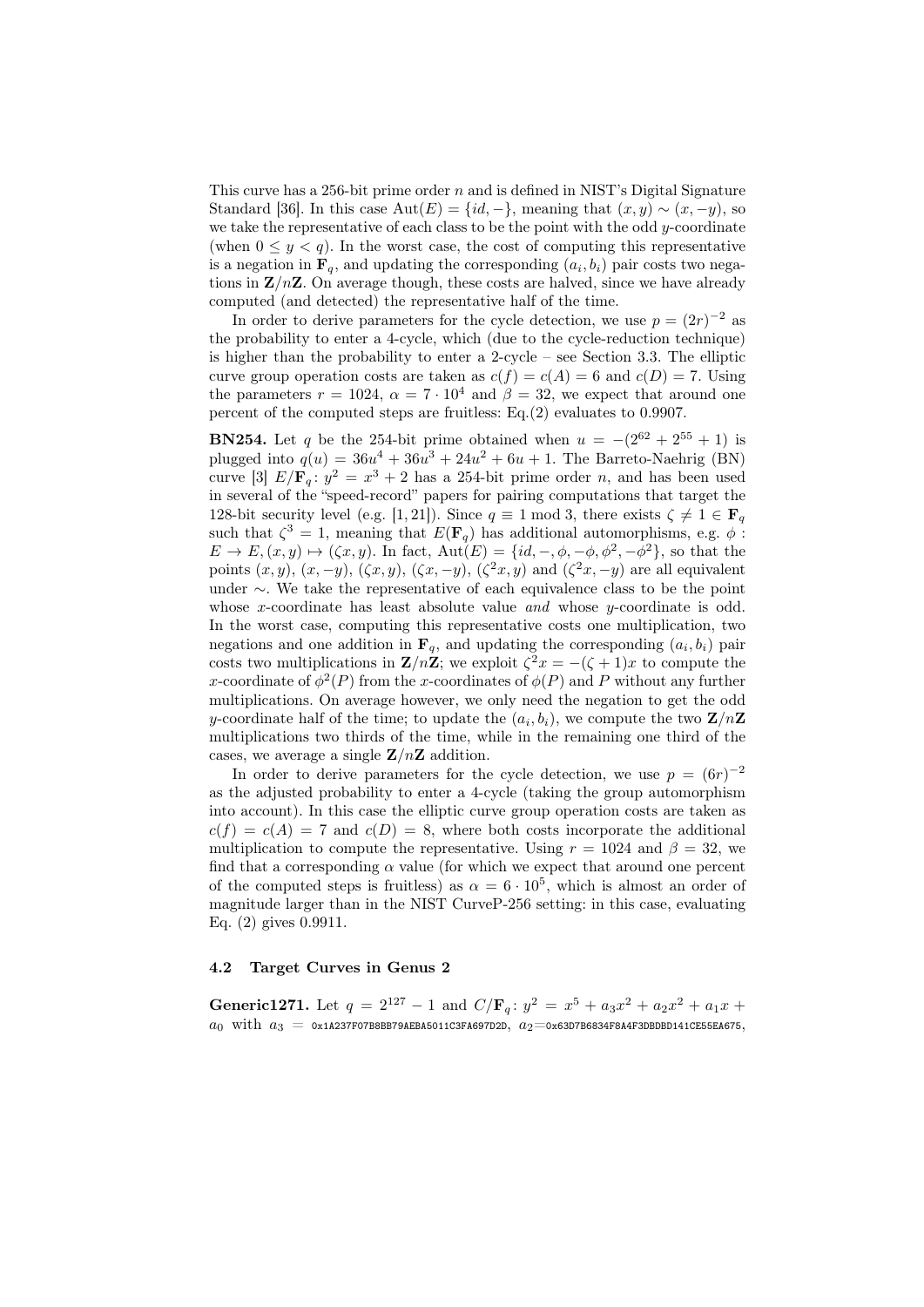$a_1$ =0x44642D7B9E492BE2E3C4F8A36F0C4236,  $a_0$ =0x504351F67810EFACF06E3A6E5C532F0. This curve was recently used in [7] as a "generic" instance of a (degree 5) genus 2 curve, since it has no special structure and the order of its Jacobian is a 254-bit prime n. Here Aut(C) = {id, -}, which extends to  $\mathcal{J}_C$  to give that the divisors  $(x^2 + u_1x + u_0, v_1x + v_0)$  and  $(x^2 + u_1x + u_0, -v_1x - v_0)$  are equivalent under ∼. Thus, we take the representative of each class to be the divisor whose  $v_0$ -coordinate is odd. In the worst case, the cost of computing this representative is two negations in  $\mathbf{F}_q$ , and updating the corresponding  $(a_i, b_i)$  pair costs two negations in  $\mathbb{Z}/n\mathbb{Z}$ . On average these costs are again halved since we already have the correct representative half of the time.

In order to derive parameters for the cycle detection, we use exactly the same parameters as in the NIST CurveP-256 setting, since the automorphism groups are the same, and only the costs of the group operations differ:  $c(f) = c(A) = 24$ and  $c(D) = 28$  in this case: Eq.(2) evaluates to 0.9907 (when  $\alpha = 7 \cdot 10^4$ ,  $\beta = 32$ and  $r = 1024$ .

**4GLV127-BK.** Let  $q = 2^{64} \cdot (2^{63} - 27443) + 1$ . The Buhler-Koblitz [11] curve  $C/\mathbf{F}_q: y^2 = x^5 + 17$  gives rise to a Jacobian whose group order is a 254-bit prime n. Since  $q \equiv 1 \mod 5$ , there exists  $\zeta \neq 1$  in  $\mathbf{F}_q$  such that  $\zeta^5 = 1$ , which gives rise to additional automorphisms on C, e.g.  $\phi: C \to C, (x, y) \mapsto (\zeta x, y)$ . The map  $\phi$  extends to weight-2 divisors as  $\phi : \mathcal{J}_C \to \mathcal{J}_C$ ,  $(x^2 + u_1x + u_0, v_1x + v_0) \mapsto$  $(x^2 + \zeta u_1 x + \zeta^2 u_0, \zeta^4 v_1 x + v_0)$ . Here  $Aut(C) = \{id, -, \phi, -\phi, \dots, \phi^4, -\phi^4\}$ , so we take the representative of each class to be the divisor whose  $u_1$ -coordinate has least absolute value and whose  $v_0$ -coordinate is odd. In the worst case, the cost of finding this representative is six multiplications, one squaring, three additions and two negations in  $\mathbf{F}_q$ ; it takes three multiplications, three additions and a negation (this time we use  $\zeta^4 = -(\zeta^3 + \zeta^2 + \zeta + 1)$  to save a multiplication) to first determine the minimum value in  $\{\zeta^i u_1\}$  for  $0 \leq i \leq 4$ , another two multiplications to compute the corresponding  $\zeta^{2i}u_0$  and  $\pm \zeta^{4i}v_1$ , and finally one negation for the  $v_0$ -coordinate. To comply with the formulas in [14], we must also recompute the two extended coordinates  $u_1u_0$  and  $u_1^2$ , which additionally incurs a multiplication and a squaring. Updating the  $(a_i, b_i)$  pair costs two multiplications in  $\mathbb{Z}/n\mathbb{Z}$ . On average though, we only need the three  $\mathbf{F}_q$  multiplications and one  $\mathbf{F}_q$  squaring for  $u_0, v_1, u_1u_0$  and  $u_1^2$  in eight of the ten cases (one of the ten needs only one  $\mathbf{F}_q$  negation, the other case needs no computation), and we only need to negate  $v_0$  in five of the ten cases. For updating  $(a_i, b_i)$  on average, we need two  $\mathbf{Z}/n\mathbf{Z}$  multiplications in eight of the ten cases, two  $\mathbf{Z}/n\mathbf{Z}$  negations in one of them, while the remaining case leaves  $(a_i, b_i)$  unchanged.

Taking the size of the automorphism group into account gives  $p = (10r)^{-2}$ as the adjusted probability to enter a 4-cycle. Including the average number of additional multiplications to compute the representative of the equivalence class in the iteration function, the costs become  $c(f) = 30\frac{1}{5}$  and  $c(D) = 34\frac{1}{5}$ . An  $\alpha$  value for which we expect that around one percent of the computed steps is fruitless is  $\alpha = 10^6$ : this is over an order of magnitude larger compared to the Generic1271 setting: evaluating Eq.(2) gives 0.9943 in this case (when  $\beta = 32$ and  $r = 1024$ .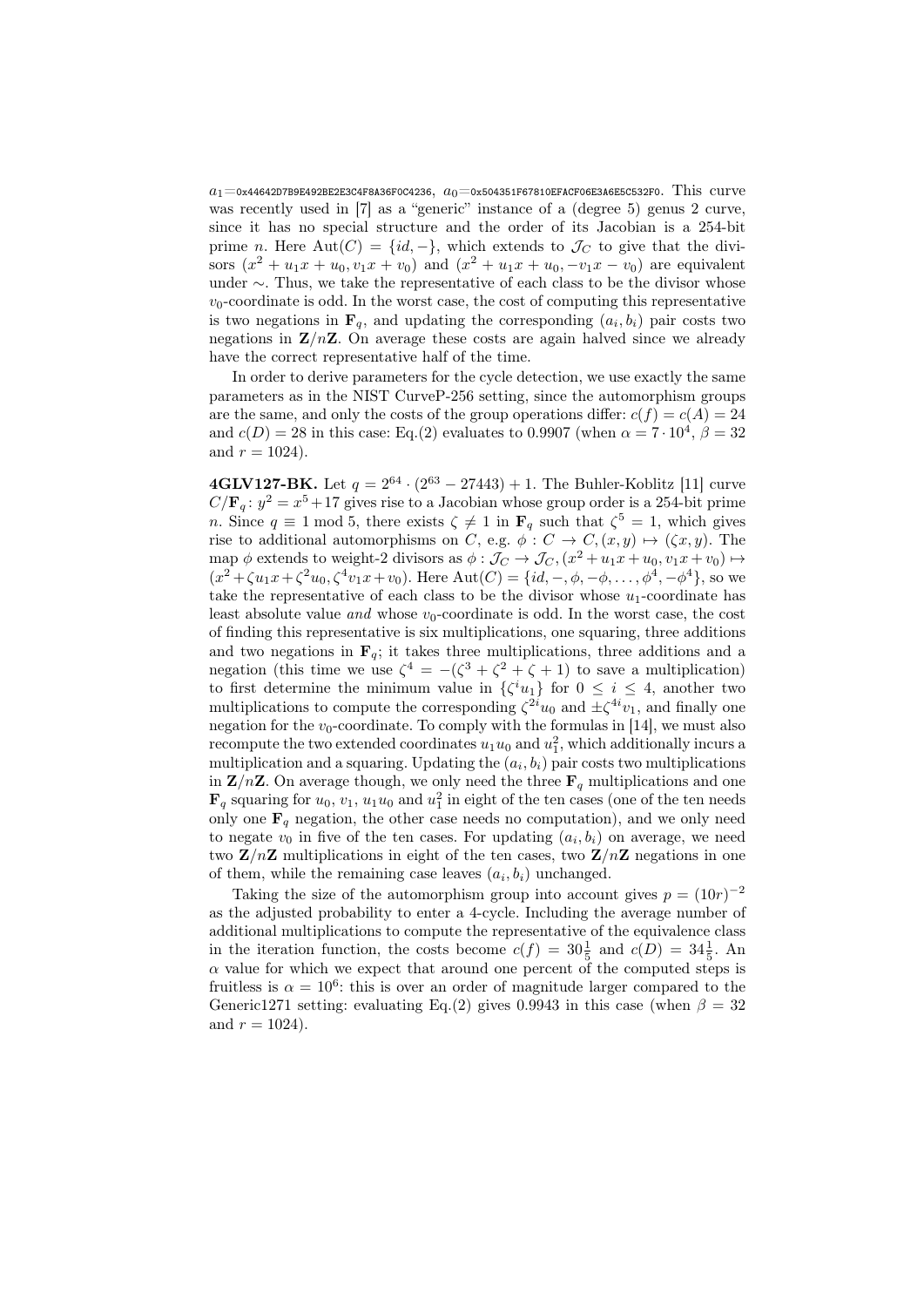Table 1. Cost of the Pollard rho iteration for the selected genus  $g$  curves, where  $m = #$ Aut and q is the prime field characteristic. We denote modular multiplications, modular squarings and modular additions/subtractions with M, S and a respectively. When updating the  $a_i$  and  $b_i$  values, we compute modulo n instead of modulo q.

|              |  |    | cost of one step                                                                                                                                                                                                                             |                        |                     |                   |                                                                             |  |
|--------------|--|----|----------------------------------------------------------------------------------------------------------------------------------------------------------------------------------------------------------------------------------------------|------------------------|---------------------|-------------------|-----------------------------------------------------------------------------|--|
| curve        |  | m  | divisor                                                                                                                                                                                                                                      | compute representative |                     | update $a_i, b_i$ |                                                                             |  |
|              |  |    | addition                                                                                                                                                                                                                                     | worst                  | average             | worst             | average                                                                     |  |
| $CurveP-256$ |  | -2 | $5M + S + 6a$                                                                                                                                                                                                                                | 1a                     | $\frac{4}{5}a$      | $2a_n$            | $1a_n$                                                                      |  |
| <b>BN254</b> |  | 6  | $5M + S + 6a$                                                                                                                                                                                                                                | $1M + 3a$              | $1M + \frac{5}{2}a$ |                   | $\left 2\mathbf{M}_n\right \frac{4}{3}\mathbf{M}_n+\frac{1}{3}\mathbf{a}_n$ |  |
| Generic1271  |  |    | $ 2 $ 2 $ 20M + 4S + 48a $                                                                                                                                                                                                                   | 2a                     | lа                  | $2a_n$            | $1a_n$                                                                      |  |
|              |  |    | $4\text{GLW}127\text{-}BK 2 10 20\textbf{M}+4\textbf{S}+48\textbf{a} 6\textbf{M}+1\textbf{S}+5\textbf{a}  \frac{27}{5}\textbf{M}+\frac{4}{5}\textbf{S}+\frac{3}{5}\textbf{a} 2\textbf{M}_n  \frac{8}{5}\textbf{M}_n+\frac{1}{5}\textbf{a}_n$ |                        |                     |                   |                                                                             |  |

#### 4.3 Other Curves of Interest

In this subsection we briefly mention the application of the Pollard rho algorithm to other popular curves that have appeared in the literature and that target the 128-bit security level.

Other genus 1 curves. Bernstein's Curve25519 [4] and Hisil's ecfp256e [24] both facilitate fast timings for scalar multiplications without the existence of additional morphisms, so besides the faster modular arithmetic that is possible over these pseudo-Mersenne primes, the application of Pollard rho to these two curves is identical to the case of Curve P-256. There are other  $j$ -invariant zero curves (that are not pairing-friendly) which have been put forward for fast ECC using the Gallant-Lambert-Vanstone (GLV) technique [18]: the prime order curve  $E/\mathbf{F}_q: y^2 = x^3 + 2$  with  $q = 2^{256} - 11733$  was used by Longa and Sica [28], while the prime order curve  $E/\mathbf{F}_q: y^2 = x^3 + 7$  with  $q = 2^{256} - 2^{32} - 977$  is proposed in the SEC standard [13] and is subsequently used in Bitcoin [32]. In both of these cases, the automorphism group is the same as that for BN254, so Pollard rho is optimized identically.

There exist numerous families of curves that come equipped with non-trivial morphisms which are useful in the context of scalar multiplications, but which are not useful in the context of Pollard rho. This is often the case for curves that contain efficiently computable endomorphisms which are not automorphisms, like the families of Q-curves recently proposed by Smith [34]. On the other hand, Galbraith-Lin-Scott (GLS) curves [17] do facilitate a constant-factor speedup in Pollard rho, since the GLS endomorphism gives rise to small orbits and is typically much faster than a group operation (it usually involves one multiplication by a fixed constant).

Other genus 2 curves. The authors of [7] recently used the Kummer surface found by Gaudry and Schost [20] to achieve fast scalar multiplications in genus 2. Interestingly, there is no known way to exploit the fast arithmetic on the Kummer surface in Pollard rho, since only pseudo-additions exist there. Discrete logarithm instances must therefore be mapped back to the full Jacobian group, where, besides the smaller prime subgroup resulting from the imposed cofactor of 16 on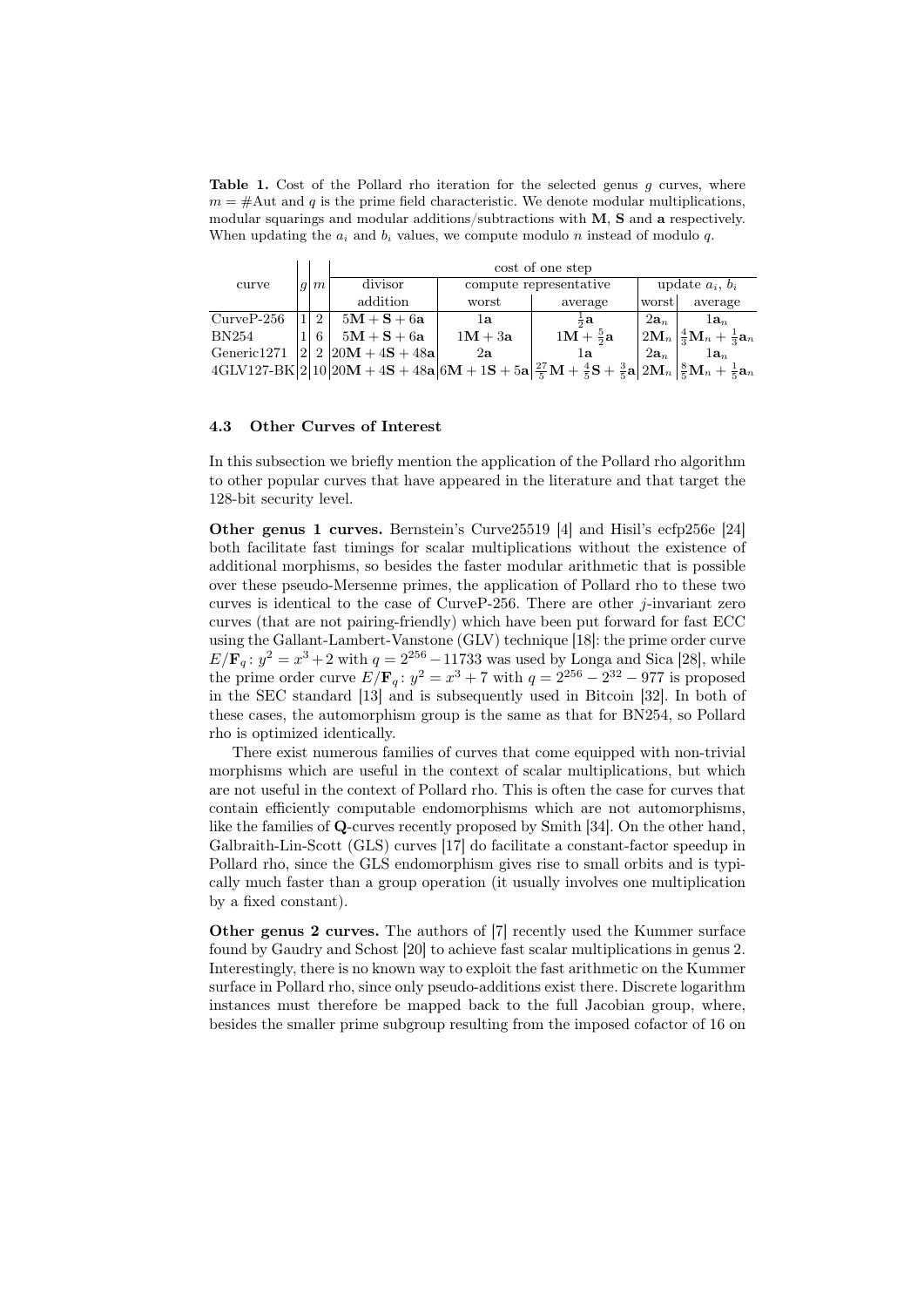Kummer1271, the optimal application of Pollard rho is identical to the case of Generic1271.

In addition to BK curves of the form  $y^2 = x^5 + b$ , the performance of 4dimensional scalar decompositions on curves of the form  $C/F_q$ :  $y^2 = x^5 + ax$ was also recently investigated [7]. Similar to the BK curves, the endomorphisms on these curves are very efficient in comparison to a group addition, so they facilitate significant speedups in Pollard rho. Here we have  $m = 8$ , so it would racultate significant speedups in Pollard rho. Here we have  $m = 8$ , so i<br>be interesting to see how close we can get to a  $\sqrt{8}$  speedup in this case.

As is the case in the elliptic curve setting, there are several genus 2 families that possess maps which are useful to the cryptographer, but which offer no known benefit to the cryptanalyst – see [19] for some examples of endomorphisms which are not automorphisms. Thus, the application of Pollard rho to these families is identical to the case of Generic1271.

# 5 Performance Results

In order to systematically compare the security of the genus 1 and genus 2 curves from the previous section, we designed and implemented a software framework for 64-bit platforms supporting the x64 instruction set. This modular design is capable of switching various features on or off: for example, using the automorphism optimization, employing different techniques for handling fruitless cycles, using different finite fields, or using different curve arithmetic. We implemented dedicated modular arithmetic for the special prime fields considered in this work (see Section 4); for each curve, we optimized the modular multiplication by hand in assembly, which resulted in a significant performance speedup compared to compiling our native C-code. All of the experimental results presented in this section have been obtained using an Intel Core i7-3520M (Ivy Bridge), running at 2893.484 MHz, and with the so-called turbo boost and hyper-threading features disabled.

We do not claim that the performance numbers reported in this section are the best possible. In a real attack, which focuses on a single curve target, the curve arithmetic and the arithmetic in the finite field should be optimized even further in assembly – we spent a moderate amount of time per curve to achieve good performance. We expect however, that the relative timings between the curves would remain roughly invariant under such further optimizations.

#### 5.1 Correctness

In order to make sure that our software framework works correctly and behaves as expected, we searched for curves defined over the same base fields as our target curves (as outlined in Section 4), but with smaller (around 45-bit) prime-order subgroups (we note that  $\psi$  stabilizes these prime-order subgroups in all cases). We ran our implementations and enabled all the "statistic-gathering" options: this slows down the cost of a single step, but does not alter the behavior of the algorithm. We computed 10 batches of  $10<sup>3</sup>$  Pollard rho computations for solving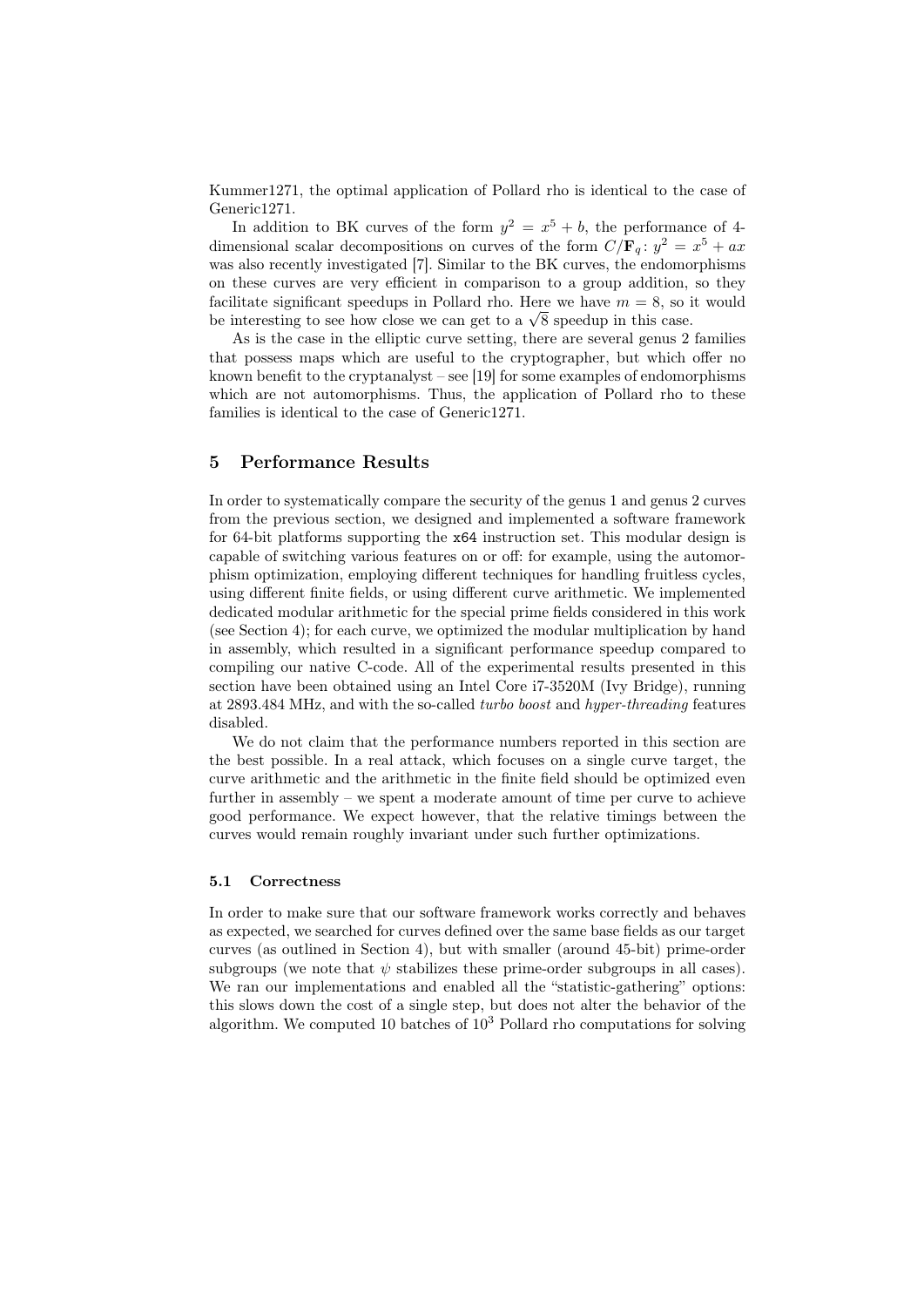Table 2. Summary of the number of steps required when solving the DLP in a prime order subgroup  $n \ (2^{N-1} < n < 2^N)$  on the four (modified) curves we consider in this work. We computed 10 batches of  $10<sup>3</sup>$  discrete logarithms and we display the minimum and maximum number of average steps out of these 10 batches, as well as the overall average. We used a 32-adding walk and a distinguished point property with  $d = 8$ , which we expect to occur once every  $2^8$  steps. The expected estimate is derived using Eq. (4).

| curve                   | N  | min        | avg        | max        | expected   |
|-------------------------|----|------------|------------|------------|------------|
| NIST CurveP-256         | 45 | 6528891    | 6 703 125  | 6959881    | 6 702 814  |
| <b>BN254</b>            | 47 | 12 766 948 | 13 130 659 | 13 353 056 | 13 114 481 |
| Generic <sub>1271</sub> | 45 | 6936215    | 7 087 854  | 7311815    | 7 137 587  |
| 4GLV127-BK              | 45 | 5339249    | 5489583    | 5668256    | 5489249    |

discrete logarithm instances in these subgroups, both with and without the use of the automorphism optimization.

Pollard rho without the group automorphism optimization. Assume we use an r-adding walk without the automorphism optimization (we take  $m = 1$ , where  $m$  is the cardinality of the group automorphism that is used). Experimental results from [35] suggest that using a larger r-value, such as  $r \ge 16$ , results in practical behavior that is closer to a truly random walk and gives a run-time that is close to the expected  $\sqrt{\frac{\pi n}{2}}$ . This is in agreement with the heuristic analysis from [2, Appendix B], which refines the arguments from [10], where it is shown that the average number of pseudo-random group elements required to find a collision (and solve the DLP) using an  $r$ -adding walk is

$$
\sqrt{\frac{\pi n}{2m(1-\frac{1}{r})}},\tag{3}
$$

where  $n$  is the size of the prime order subgroup. We use the parallel (i.e. distinguished point) version of Pollard rho, such that approximately one out of every  $2<sup>d</sup>$  points is distinguished. When computing w walks concurrently, Eq. (3) can be adjusted to

$$
\sqrt{\frac{\pi n}{2m(1-\frac{1}{r})}} + w \cdot 2^{d-1}.\tag{4}
$$

This is because we need to perform an additional  $w \cdot 2^{d-1}$  steps after two walks arrive at the same point: on average,  $2^{d-1}$  steps are required to reach the next distinguished point, where both walks will be sent to the central database and the collision will be detected. For each scenario, Table 2 summarizes the average minimum, average and maximum steps of these 10 batches together with the theoretical number of steps we expect to take to solve the DLP. In all four cases, the average number of steps observed in practice matches the expected number of steps almost exactly: the difference is below one percent.

Pollard rho with the group automorphism optimization. When using the group automorphism with  $m = #Aut(C)$ , we can encounter two types of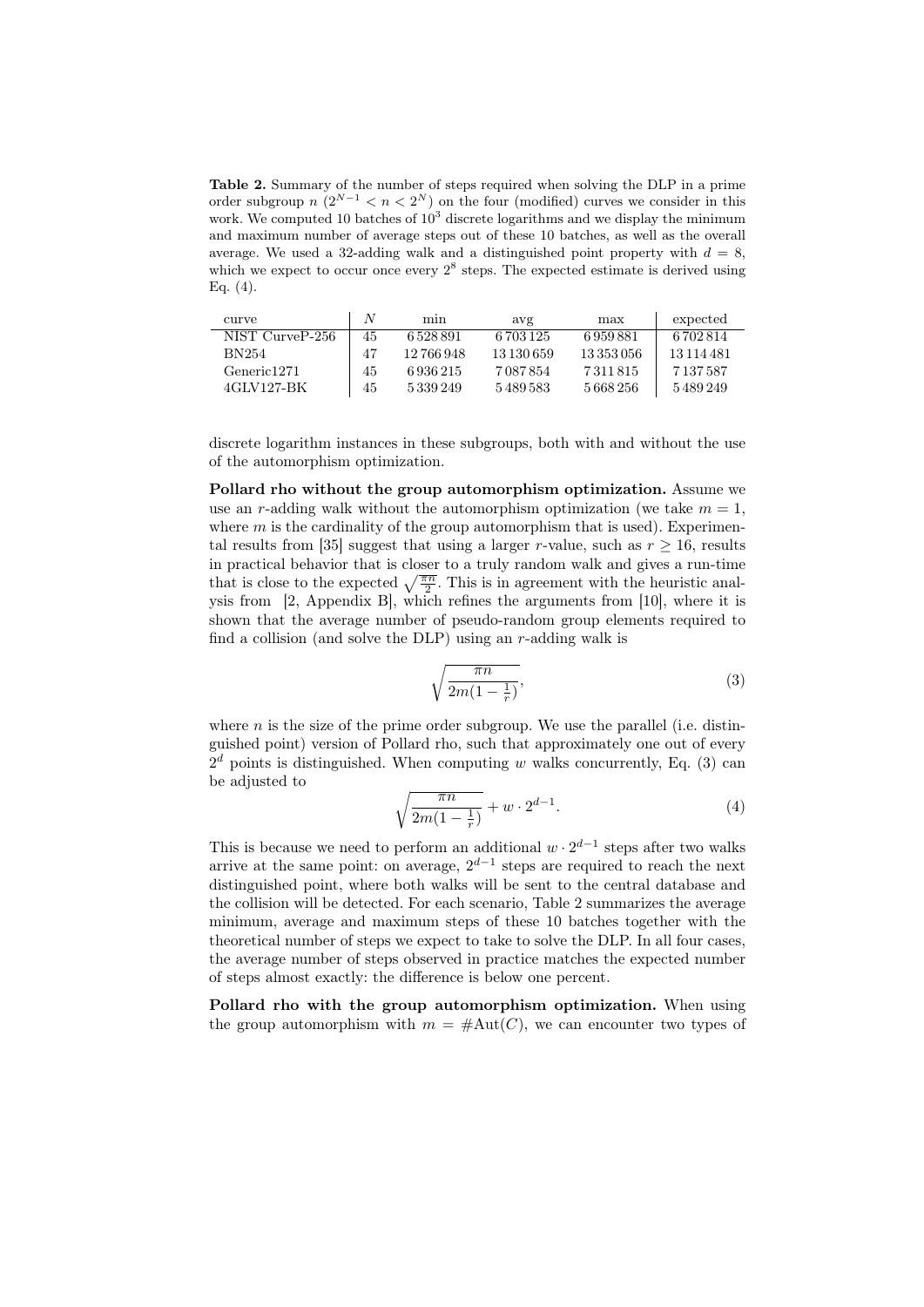Table 3. A comparison of the expected (exp.) and real number of fruitless steps  $(FS)$  and fruitful steps when computing 10 batches of  $10<sup>3</sup>$  discrete logarithms (as in Table 2) but using the group automorphism optimization. The genus- $g$  curves have  $m = #Aut(C)$  and we check for cycles up to length  $\beta$  every  $\alpha$  steps.

|                                          | <b>NIST P-256</b>    | <b>BN254</b>           |                      | $\left  \right $ Generic1271 4GLV127-BK |
|------------------------------------------|----------------------|------------------------|----------------------|-----------------------------------------|
| (q, m)                                   | (1, 2)               | (1, 6)                 | (2, 2)               | (2, 10)                                 |
| $(\alpha, \beta)$                        | $(7 \cdot 10^4, 32)$ | $(6 \cdot 10^{5}, 32)$ | $(7 \cdot 10^4, 32)$ | $(10^6, 32)$                            |
| exp. $\#$ of fruitful steps $(Eq.(4))$   | 4668485              | 5274669                | 4971221              | 1712170                                 |
| real $\#$ of fruitful steps $(s)$        | 4643787              | 5271219                | 5010354              | 1723756                                 |
| exp. $\#$ of trapped <b>FS</b> (Eq. (5)) | 38537                | 41671                  | 41538                | 8185                                    |
| real $\#$ of trapped FS                  | 33349                | 28 5 26                | 42122                | 4835                                    |
| exp. $\#$ of cycle reduction FS          | 4535                 | 5148                   | 4893                 | 1683                                    |
| real $\#$ of cycle reduction $\text{FS}$ | 4582                 | 5173                   | 4911                 | 1687                                    |

fruitless steps: those due to the 2-cycle reduction technique and those which are performed when a walk is trapped in fruitless cycles. Due to the cycle reduction technique we use (see Section 3.3), the probability of 2-cycles and 3-cycles (if the latter can occur) have been reduced significantly. In fact, the probability to enter a 4-cycle becomes the most likely event by far, so we use the approximation  $p = 1/(mr)^2$  (see Section 3.3) for the probability of entering any cycle. We check for cycles every  $\alpha$  steps, where  $\alpha$  depends on the curve (see Section 4), and we escape these cycles if necessary. If  $s$  is the expected number of steps required to solve the DLP, then the expected number of fruitless steps spent in fruitless cycles is

$$
\frac{s}{\alpha} \cdot W(\alpha, (mr)^{-2}),\tag{5}
$$

where  $W$  is as in Eq. (1).

Table 3 summarizes the results of running Pollard rho with the group automorphism optimization, where it is clear that the number of fruitful steps observed is very close to what we expect. Hence, we can expect to achieve a speedup if the practical cost of the iteration function is not increased too much. We note that the number of fruitless steps due to the 2-cycle reduction technique is also consistent with the prediction.

Interestingly, for the two curves with a larger automorphism group (i.e. with  $m > 2$ , the number of trapped fruitless cycles is lower than the expected value, which can be explained as follows. Since we expect fruitless cycles to occur much less frequently, the  $\alpha$  parameter has been chosen significantly larger than for the curves with  $m = 2$ . In our benchmark runs, we solve the smaller DLP instances that are outlined in Table 2; if one of the walks gets trapped in a fruitless cycle, then, with overwhelming probability, one of the other concurrent walks will solve the DLP before this trapped walk has computed all of the fruitless  $\alpha + \beta$  steps that are required to escape from this fruitless cycle. This behavior is not incorporated in our estimate for the total number of trapped fruitless steps. We ran larger instances of the DLP and, as expected, the total number of trapped fruitless steps increased.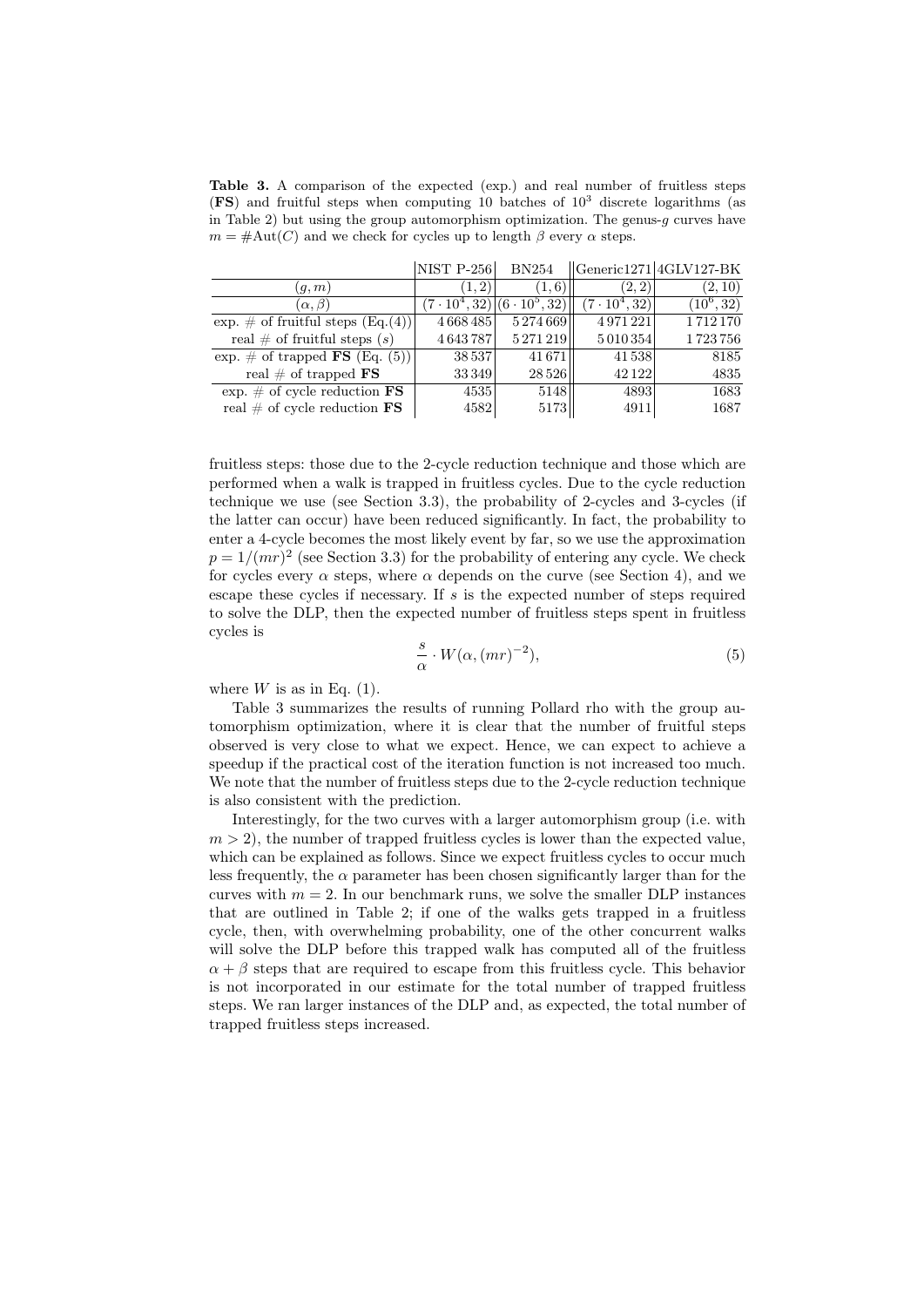Table 4. The performance of our implementations expressed in the number of cycles per step without (32-adding walk) and with (1024-adding walk) the usage of the group automorphism running 2048 walks concurrently. For each curve, the expected speedup (which takes into account the additional cost of computing the equivalence class representative) and the speedup found in practice are stated together with the expected number of single-core years to solve a discrete logarithm. The security of each curve is given when taking NIST CurveP-256 as the baseline for the 128-bit security level.

|                 | performance  |      | speedup                                                                                                                 |      | core                                          | sec |
|-----------------|--------------|------|-------------------------------------------------------------------------------------------------------------------------|------|-----------------------------------------------|-----|
| curve           | without with |      | exp.                                                                                                                    | real | vears                                         |     |
| NIST CurveP-256 | 1129         | 1185 | $\sqrt{2}$                                                                                                              |      | $0.947\sqrt{2}$ 3.946 $\cdot 10^{24}$ 128.0   |     |
| BN254           | 1030         | 1296 | $\frac{6}{7} \cdot \sqrt{6} \approx 0.857\sqrt{6}$                                                                      |      | $0.790\sqrt{6}$ 9.486 $\cdot 10^{23}$ 125.9   |     |
| Generic1271     | 986          | 1043 | $\sqrt{2}$                                                                                                              |      | $0.940\sqrt{2}$   1.736 $\cdot 10^{24}$ 126.8 |     |
| 4GLV127-BK      | 1398         |      | $1765\left \frac{120}{151}\cdot\sqrt{10}\approx 0.795\sqrt{10}\right 0.784\sqrt{10}\left 1.309\cdot10^{24}\right 126.4$ |      |                                               |     |

# 5.2 Implementation Results

In order to optimize performance, we conducted several experiments to find the best parameters for instantiating the Pollard rho algorithm in practice: we varied the number of partitions in the adding walks (but restricted to  $r \geq 1024$ when using the group automorphism optimization) and the number of concurrent walks. For all four curves, we found that 2048 concurrent walks resulted in low costs for amortized inversions and gave the best performance. Using 2048 concurrent walks contradicts the advice from [9], which might be explained by the fact that our platform has a large cache so that "cache-misses" will only occur for a much larger number of concurrent walks. In regards to the optimal size of the lookup table, our benchmark runs showed that using 32-adding walks are best when the automorphism optimization is not used, and that 1024-adding walks are best when it is.

In Table 4 we state the performance numbers using the parameters above. We save computation by exploiting the fact that one does not need to update the  $a_i$  and  $b_i$  values [2]: this is especially significant for the curves with  $m > 2$ . Note that the number of computer cycles per step, when not using the group automorphism optimization, is lower for the BN254 curve compared to CurveP-256. This is surprising since the BN254 curve does not use a special prime. A partial explanation is that the CurveP-256 arithmetic is relatively slow, especially compared to the other NIST curves, and the addition of two residues might result in a carry occupying an additional word, which slows down the computation. On the other hand, the BN254 curve is defined over a 254-bit prime, such that subtraction-less Montgomery multiplication [38] can be used to save a conditional subtraction in every modular multiplication. Furthermore, the addition of two residues does not result in a carry occupying another word, which saves instructions. We suspect, however, that a hand-tweaked assembly implementation of NIST's CurveP-256 can be made slightly more efficient than the subtraction-less Montgomery arithmetic using the x64 instruction set.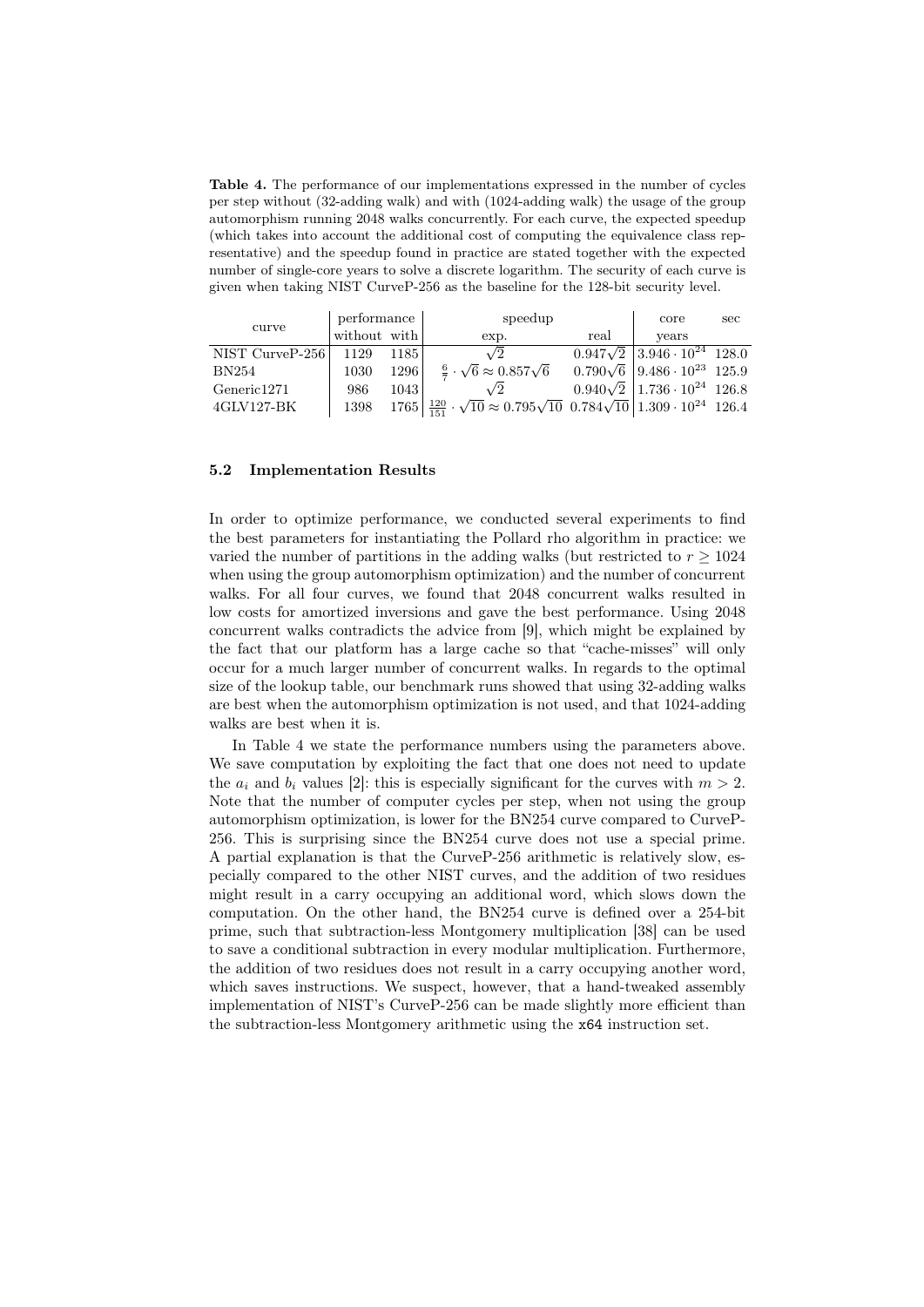Table 4 states the expected speedup of Pollard rho using the automorphism (which takes into account the additional cost of choosing representatives), as well as the speedup we observed. This experimental speedup is consistently five to seven percent lower than the expected one, except for the 4GLV127-BK curve – such differences can be expected, as our analysis did not take extra modular additions, subtractions and negation into account, nor did we consider various overheads due to the usage of additional memory latencies. In the case of the BK curve, these additional factors constitute a much smaller fraction of the factors that were included in the analysis, which is why our experiments results match the expected numbers even closer. For each curve, Table 4 also reports the expected number of single Intel Core i7-3520M core years required to solve a discrete logarithm instance. This estimate assumes that we use the group automorphism optimization and takes into account that we have to perform slightly more steps, increasing the estimate from Eq. (3) such that we take fruitless cycles into account, in line with the analysis from Section 4. Based on this estimate, we also give the security level for each curve using the NIST CurveP-256 as the baseline for 128-bit security. Hence, this security estimate takes into account the different available optimizations for each curve, as well as the varying performance for the base field arithmetic.

### 6 Conclusions

We analyzed the practical security of elliptic curves and genus 2 hyperelliptic curves over prime fields using the Pollard rho algorithm. We developed a software framework implementing the state-of-the-art techniques to make use of the group automorphism optimization, which is targeted at 64-bit architectures that support the x64 instruction set. We detailed optimized parameter selection when dealing with practical issues, such as reducing, detecting and escaping fruitless cycles; in particular, we analyzed these choices for curves with large automorphism groups, which have not yet received a detailed analysis in the literature.

We studied the performance of the Pollard rho algorithm on two elliptic curves and two genus 2 curves of cryptographic interest, all of which are estimated to provide around 128 bits of security. Our first conclusion is that, reassuringly, the practical security of all four curves considered is almost equivalent. Our second conclusion is that curves having large a large group automoralent. Our second conclusion is that curves having large a large group automorphism of cardinality  $m > 2$  can not achieve a speedup of  $\sqrt{m}$ : one has to pay a penalty for finding the representative of the equivalence class. Nevertheless, a constant-factor improvement is possible when dealing with fruitless cycles, and our analysis shows how to optimize this improvement in practice.

Acknowledgments. We thank Michael Naehrig for pointing out further optimizations and the anonymous reviewers for their insightful comments.

# References

1. D. F. Aranha, K. Karabina, P. Longa, C. H. Gebotys, and J. López. Faster explicit formulas for computing pairings over ordinary curves. In K. G. Paterson, editor,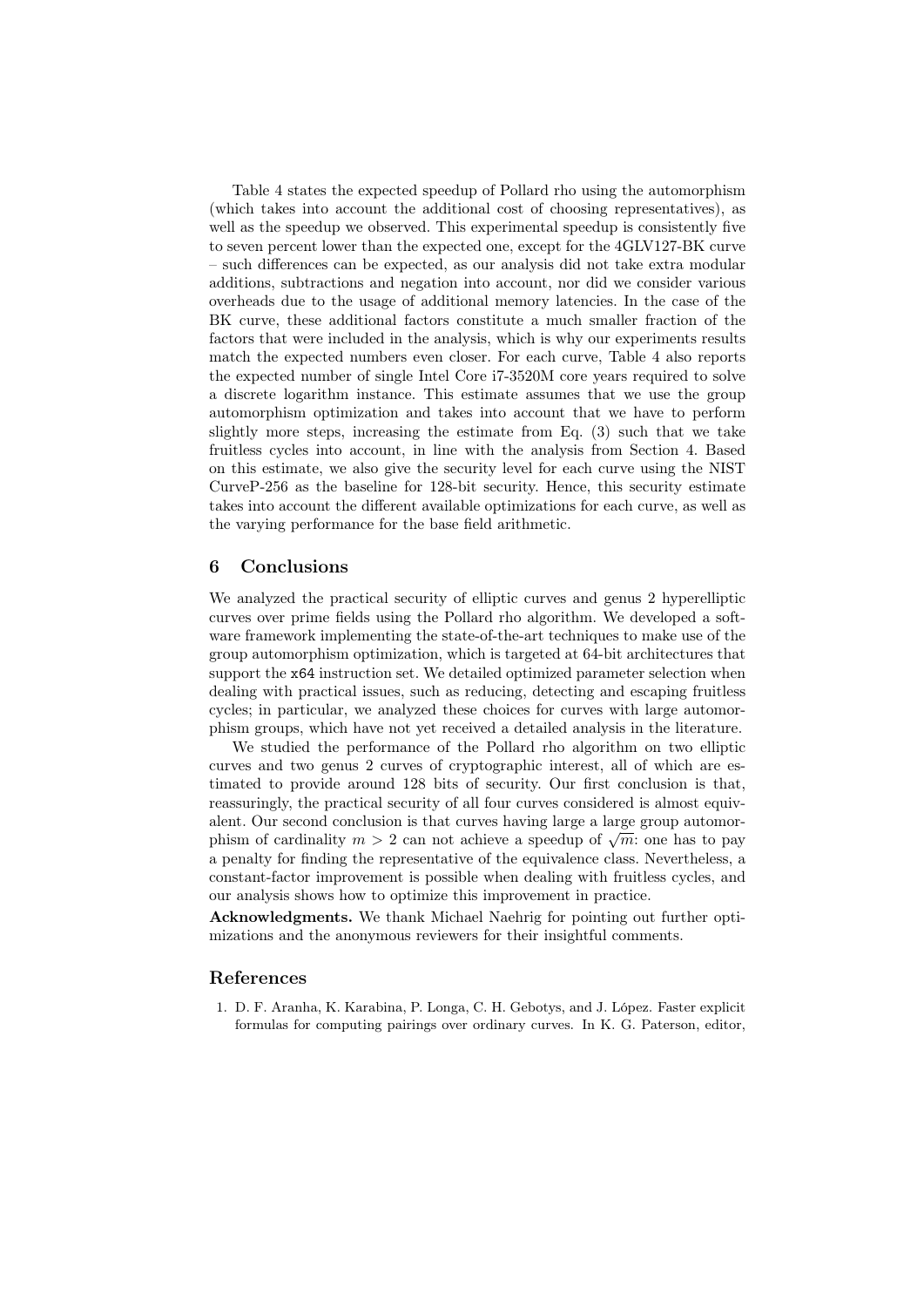EUROCRYPT, volume 6632 of LNCS, pages 48–68. Springer, 2011.

- 2. D. V. Bailey, L. Batina, D. J. Bernstein, P. Birkner, J. W. Bos, H.-C. Chen, C.-M. Cheng, G. van Damme, G. de Meulenaer, L. J. D. Perez, J. Fan, T. Güneysu, F. Gurkaynak, T. Kleinjung, T. Lange, N. Mentens, R. Niederhagen, C. Paar, F. Regazzoni, P. Schwabe, L. Uhsadel, A. V. Herrewege, and B.-Y. Yang. Breaking ECC2K-130. Cryptology ePrint Archive, Report 2009/541, 2009. http://eprint. iacr.org/2009/541.
- 3. P. S. L. M. Barreto and M. Naehrig. Pairing-friendly elliptic curves of prime order. In B. Preneel and S. E. Tavares, editors, Selected Areas in Cryptography, volume 3897 of LNCS, pages 319–331. Springer, 2005.
- 4. D. J. Bernstein. Curve25519: New Diffie-Hellman speed records. In M. Yung, Y. Dodis, A. Kiayias, and T. Malkin, editors, Public Key Cryptography - PKC 2006, volume 3958 of LNCS, pages 207–228. Springer, 2006.
- 5. D. J. Bernstein. Elliptic vs. Hyperelliptic, part I. Talk at the ECC (slides at http://cr.yp.to/talks/2006.09.20/slides.pdf), September 2006.
- 6. D. J. Bernstein, T. Lange, and P. Schwabe. On the correct use of the negation map in the Pollard rho method. In D. Catalano, N. Fazio, R. Gennaro, and A. Nicolosi, editors, Public Key Cryptography, volume 6571 of LNCS, pages 128–146. Springer, 2011.
- 7. J. W. Bos, C. Costello, H. Hisil, and K. Lauter. Fast cryptography in genus 2. In T. Johansson and P. Q. Nguyen, editors, EUROCRYPT, volume 7881 of LNCS, pages 194–210. Springer, 2013.
- 8. J. W. Bos, M. E. Kaihara, T. Kleinjung, A. K. Lenstra, and P. L. Montgomery. Solving a 112-bit prime elliptic curve discrete logarithm problem on game consoles using sloppy reduction. International Journal of Applied Cryptography, 2(3):212– 228, 2012.
- 9. J. W. Bos, T. Kleinjung, and A. K. Lenstra. On the use of the negation map in the Pollard rho method. In G. Hanrot, F. Morain, and E. Thomé, editors, Algorithmic Number Theory, volume 6197 of LNCS, pages 67–83. Springer, 2010.
- 10. R. P. Brent and J. M. Pollard. Factorization of the eighth Fermat number. Mathematics of Computation, 36(154):627–630, 1981.
- 11. J. Buhler and N. Koblitz. Lattice basis reduction, Jacobi sums and hyperelliptic cryptosystems. Bull. Australian Math. Soc., 58(1):147–154, 1998.
- 12. Certicom. Press release: Certicom announces elliptic curve cryptosystem (ECC) challenge winner. http://www.certicom.com/index.php/2002-pressreleases/38-2002-press-releases/340-notre-dame-mathematician-solveseccp-109-encryption-key-problem-issued-in-1997, 2002.
- 13. Certicom Research. Standards for efficient cryptography 2: Recommended elliptic curve domain parameters. Standard SEC2, Certicom, 2000.
- 14. C. Costello and K. Lauter. Group law computations on Jacobians of hyperelliptic curves. In A. Miri and S. Vaudenay, editors, Selected Areas in Cryptography, volume 7118 of LNCS, pages 92–117. Springer, 2011.
- 15. I. M. Duursma, P. Gaudry, and F. Morain. Speeding up the discrete log computation on curves with automorphisms. In K.-Y. Lam, E. Okamoto, and C. Xing, editors, ASIACRYPT, volume 1716 of LNCS, pages 103–121. Springer, 1999.
- 16. S. D. Galbraith. Mathematics of public key cryptography. Cambridge University Press, 2012.
- 17. S. D. Galbraith, X. Lin, and M. Scott. Endomorphisms for faster elliptic curve cryptography on a large class of curves. J. Cryptology, 24(3):446–469, 2011.